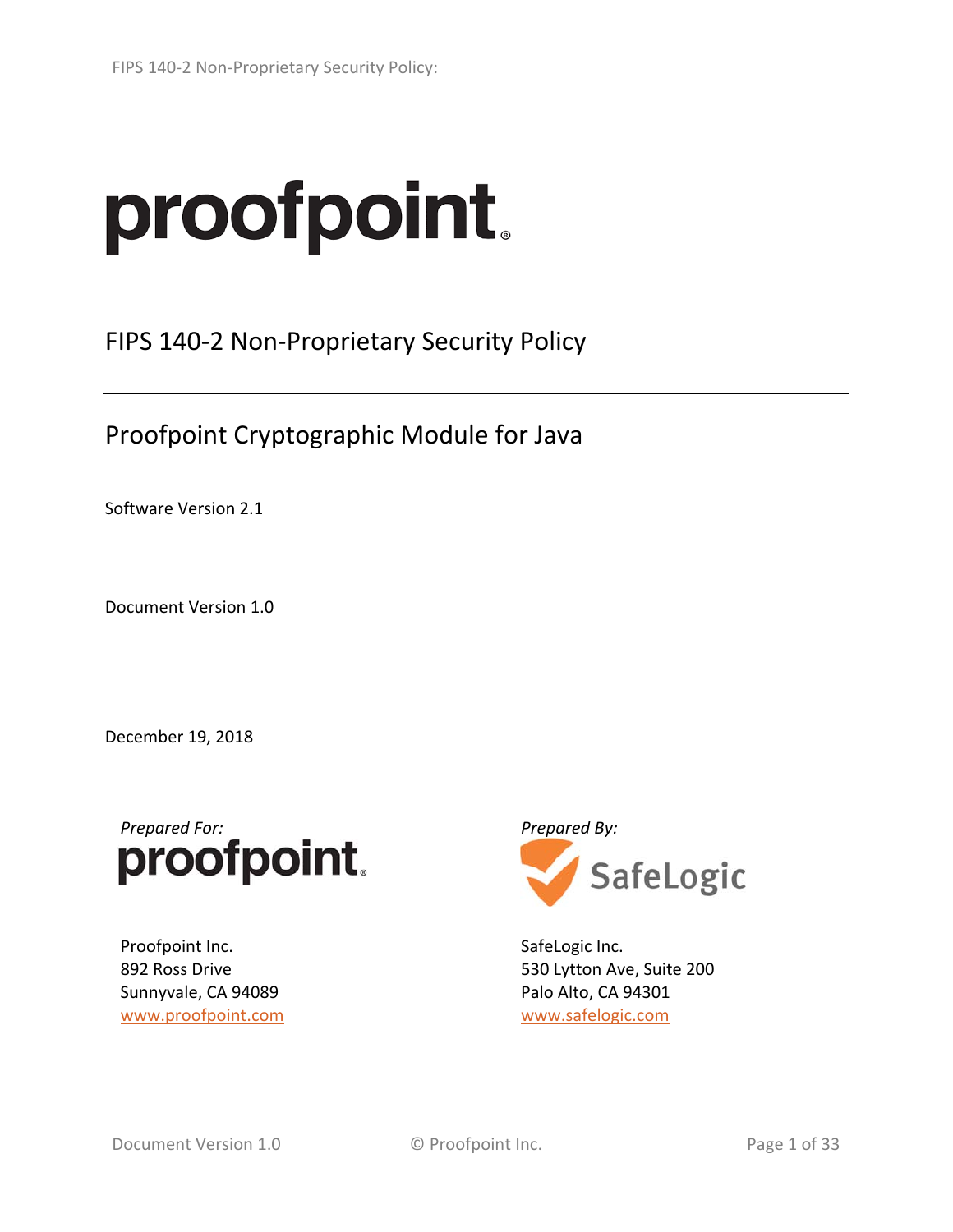# **Abstract**

This document provides a non‐proprietary FIPS 140‐2 Security Policy for the Proofpoint Cryptographic Module for Java.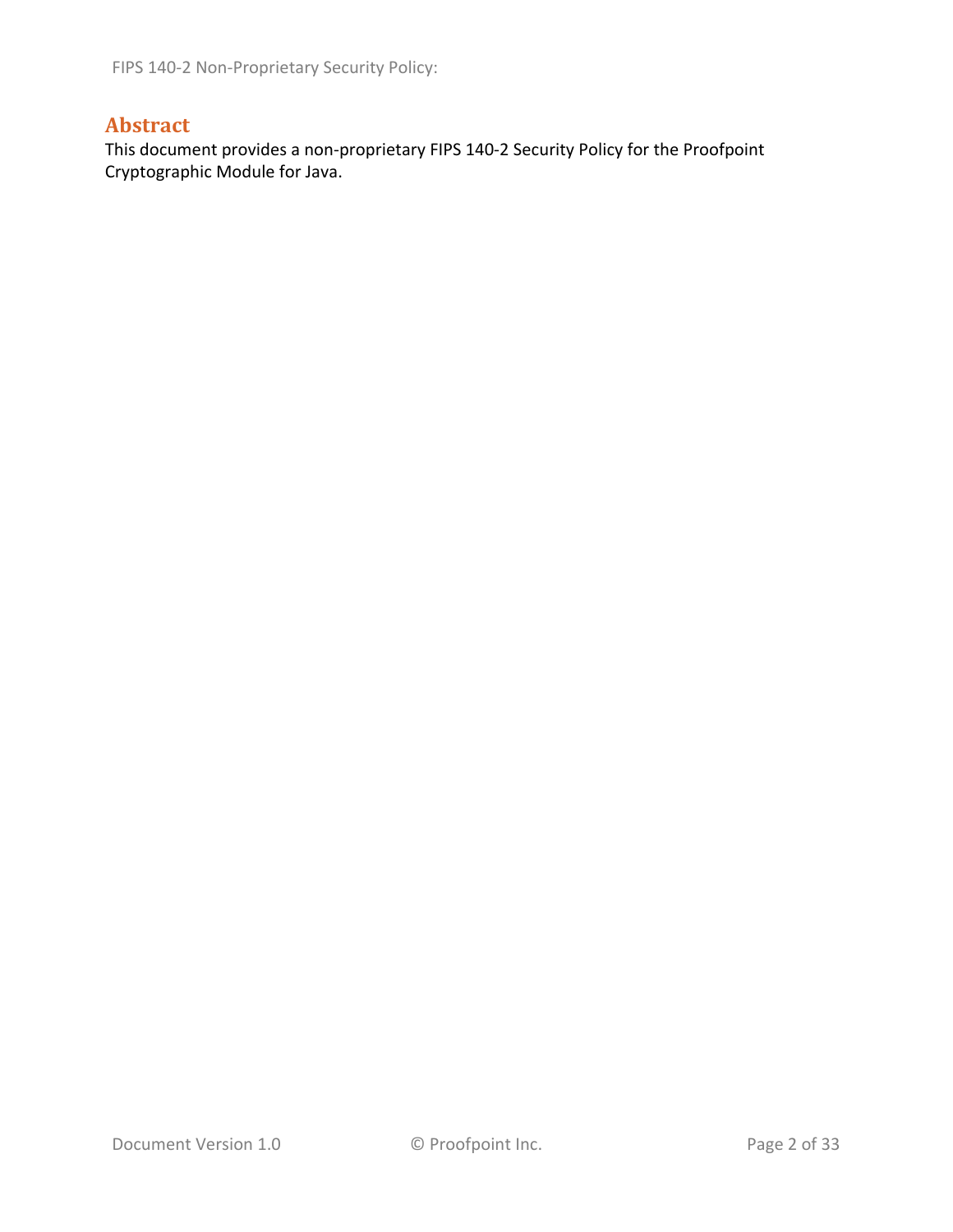# **Table of Contents**

| 1            |               |  |
|--------------|---------------|--|
|              | 1.1           |  |
|              | 1.2           |  |
|              | 1.3           |  |
|              | 1.4           |  |
| $\mathbf{2}$ |               |  |
|              | 2.1           |  |
|              | 2.1.1         |  |
|              | 2.1.2         |  |
|              | 2.1.3         |  |
|              | 2.1.4         |  |
|              | 2.1.5         |  |
|              | 2.1.6         |  |
|              | $2.2^{\circ}$ |  |
|              | 2.2.1         |  |
|              | 2.2.2         |  |
|              | 2.3           |  |
|              | 2.4           |  |
|              | 2.4.1         |  |
|              | 2.4.2         |  |
|              | 2.5           |  |
|              | 2.6           |  |
|              | 2.6.1         |  |
|              | 2.7           |  |
|              | 2.7.1         |  |
|              | 2.7.2         |  |
|              | 2.8           |  |
| 3            |               |  |
|              | 3.1           |  |
|              | 3.1.1         |  |
|              | 3.1.2         |  |
|              | 3.1.3         |  |
|              | 3.1.4         |  |
|              | 3.1.5         |  |
| 4            |               |  |
|              | 4.1           |  |
|              | 4.2           |  |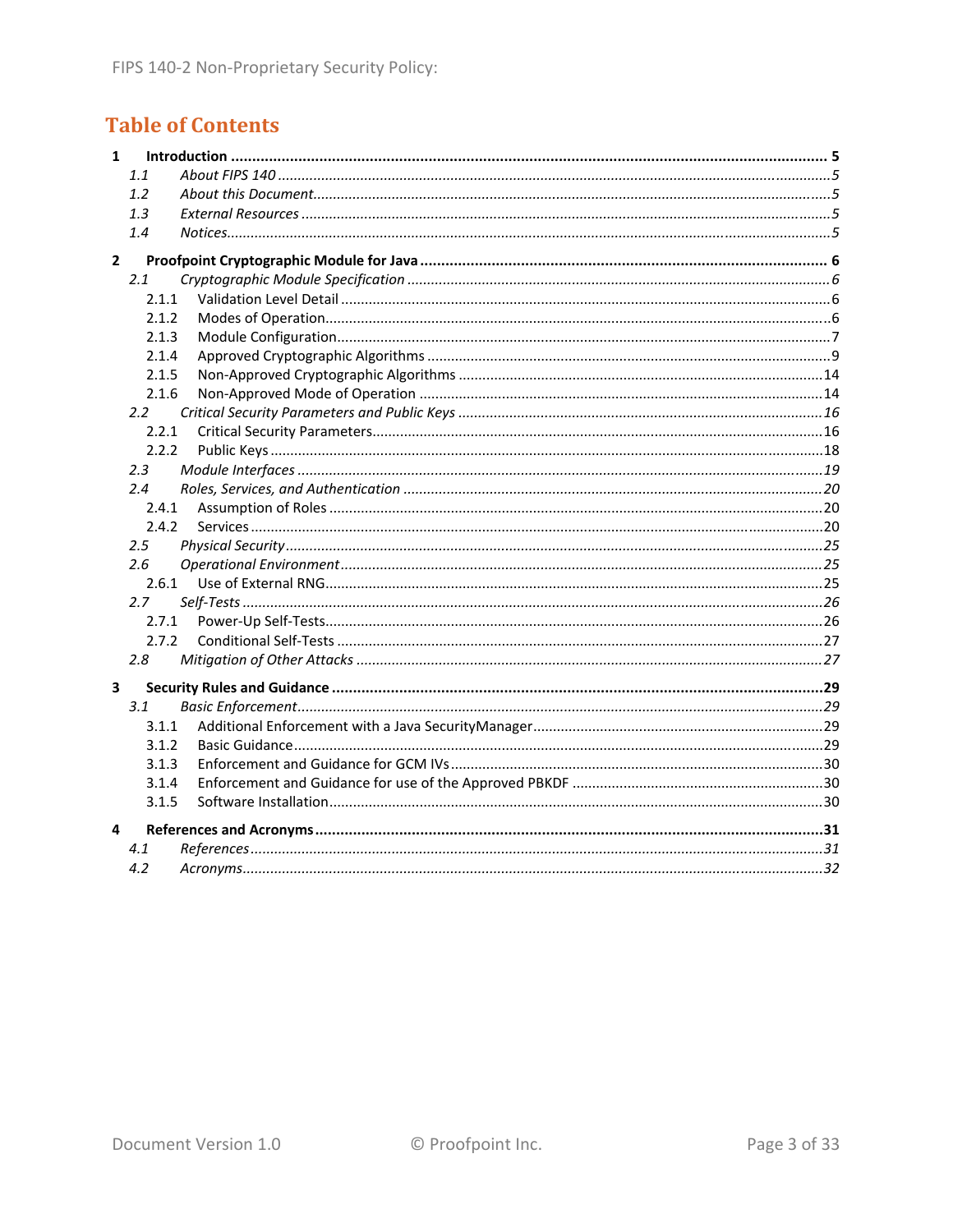# **List of Tables**

# **List of Figures**

|--|--|--|--|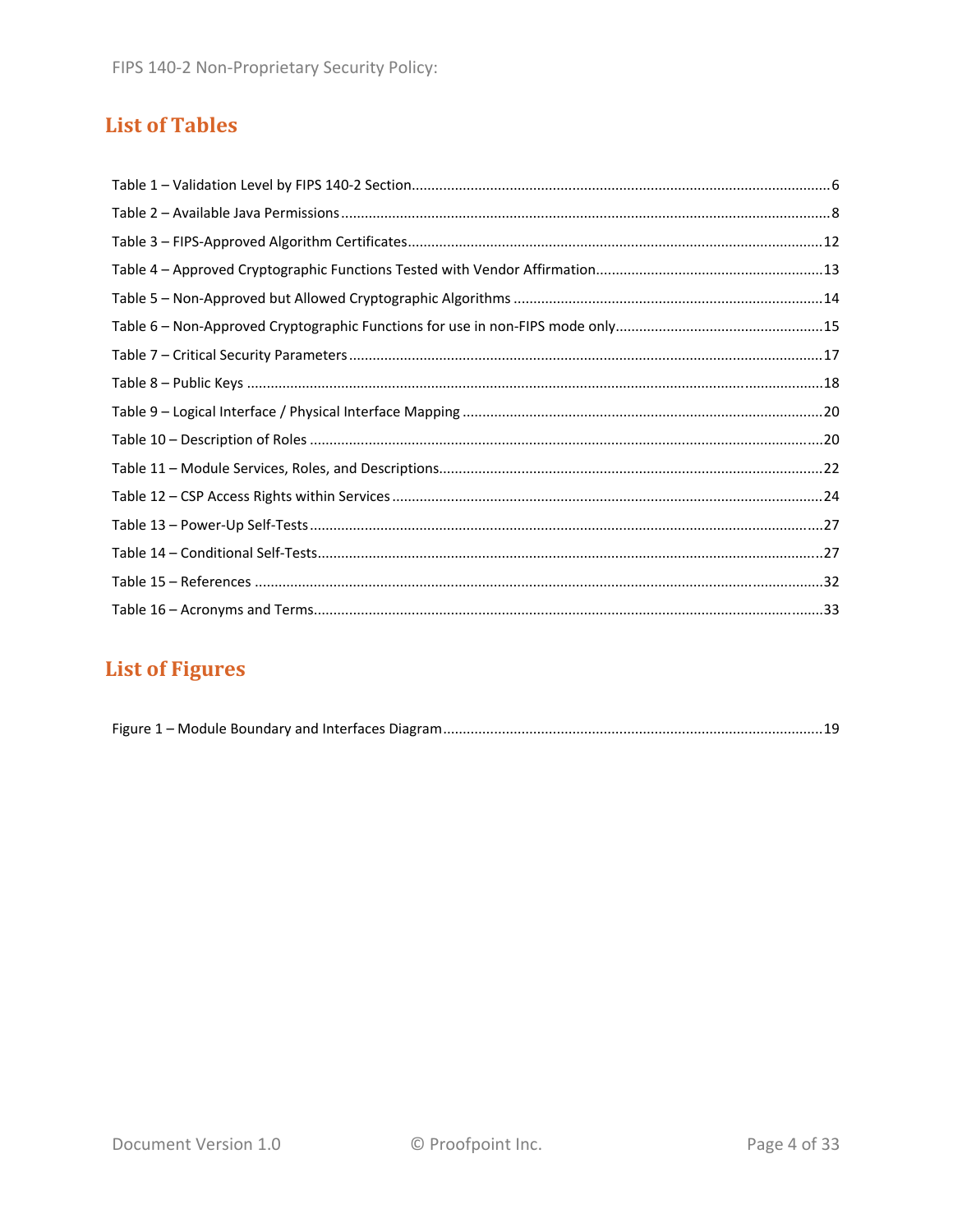# **1 Introduction**

# **1.1 About FIPS 140**

Federal Information Processing Standards Publication 140‐2 — Security Requirements for Cryptographic Modules specifies requirements for cryptographic modules to be deployed in a Sensitive but Unclassified environment. The National Institute of Standards and Technology (NIST) and Communications Security Establishment Canada (CSE) Cryptographic Module Validation Program (CMVP) run the FIPS 140 program. The NVLAP accredits independent testing labs to perform FIPS 140 testing; the CMVP validates modules meeting FIPS 140 validation. *Validated* is the term given to a module that is documented and tested against the FIPS 140 criteria.

More information is available on the CMVP website at http://csrc.nist.gov/groups/STM/cmvp/index.html.

## **1.2 About this Document**

This non‐proprietary Cryptographic Module Security Policy for Proofpoint Cryptographic Module for Java from Proofpoint provides an overview of the product and a high‐level description of how it meets the overall Level 1 security requirements of FIPS 140‐2.

The Proofpoint Cryptographic Module for Java may also be referred to as the "module" in this document.

## **1.3 External Resources**

The Proofpoint website (www.proofpoint.com) contains information on Proofpoint services and products. The Cryptographic Module Validation Program website contains links to the FIPS 140‐2 certificate and Proofpoint contact information.

## **1.4 Notices**

This document may be freely reproduced and distributed in its entirety without modification.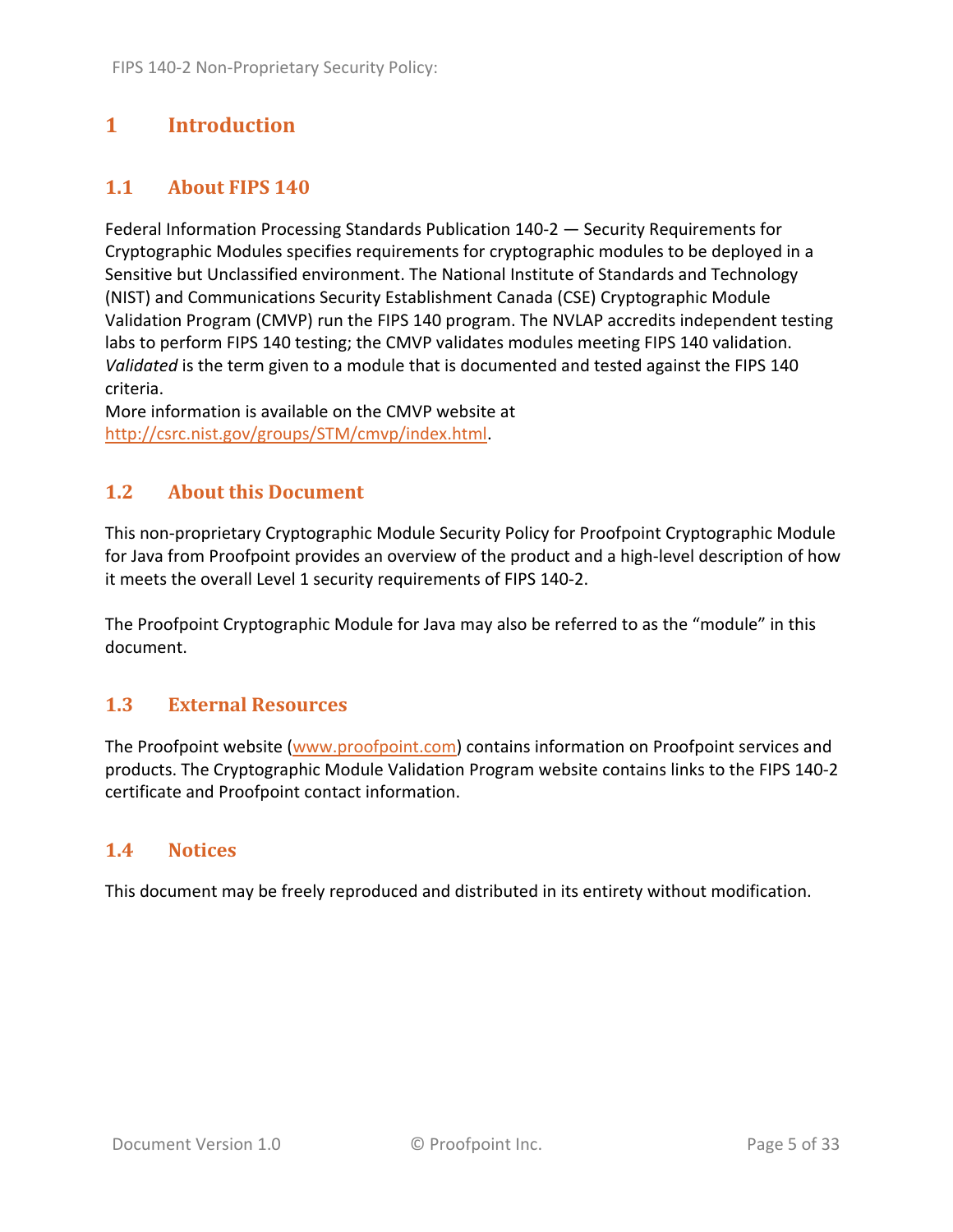# **2 Proofpoint Cryptographic Module for Java**

# **2.1 Cryptographic Module Specification**

The Proofpoint Cryptographic Module for Java is the FIPS validated cryptographic provider for PPS Email and Information Protection and related products and services<sup>1</sup>. The Proofpoint Cryptographic Module for Java manages functions for secure key management, data integrity, data at rest encryption, and secure communications for the aforementioned solutions.

The module's logical cryptographic boundary is the Java Archive (JAR) file (ccj-3.0.1.jar). The module is a multi‐chip standalone embodiment installed on a General Purpose Device. The module is a software module and relies on the physical characteristics of the host platform. The module's physical cryptographic boundary is defined by the enclosure of the host platform. All operations of the module occur via calls from host applications and their respective internal daemons/processes. As such there are no untrusted services calling the services of the module.

#### **2.1.1 Validation Level Detail**

The following table lists the level of validation for each area in FIPS 140‐2:

| <b>FIPS 140-2 Section Title</b>                | <b>Validation Level</b> |
|------------------------------------------------|-------------------------|
| Cryptographic Module Specification             |                         |
| Cryptographic Module Ports and Interfaces      | 1                       |
| Roles, Services, and Authentication            | 1                       |
| Finite State Model                             | 1                       |
| <b>Physical Security</b>                       | N/A                     |
| <b>Operational Environment</b>                 |                         |
| Cryptographic Key Management                   | 1                       |
| Electromagnetic Interference / Electromagnetic |                         |
| Compatibility                                  |                         |
| Self-Tests                                     | 1                       |
| Design Assurance                               |                         |
| Mitigation of Other Attacks                    |                         |

**Table 1 – Validation Level by FIPS 140‐2 Section**

## **2.1.2 Modes of Operation**

The module supports two modes of operation: Approved and Non‐approved. The module will be in FIPS‐approved mode when the appropriate transition method is called. To verify that a module is in the Approved Mode of operation, the user can call a FIPS‐approved mode status method (*CryptoServicesRegistrar.isInApprovedOnlyMode()*). If the module is configured to allow approved and non‐approved mode operation, a call to *CryptoServicesRegistrar.setApprovedMode(true)* will

  $1$  The validated platforms and vendor-affirmed platforms are in section 2.5.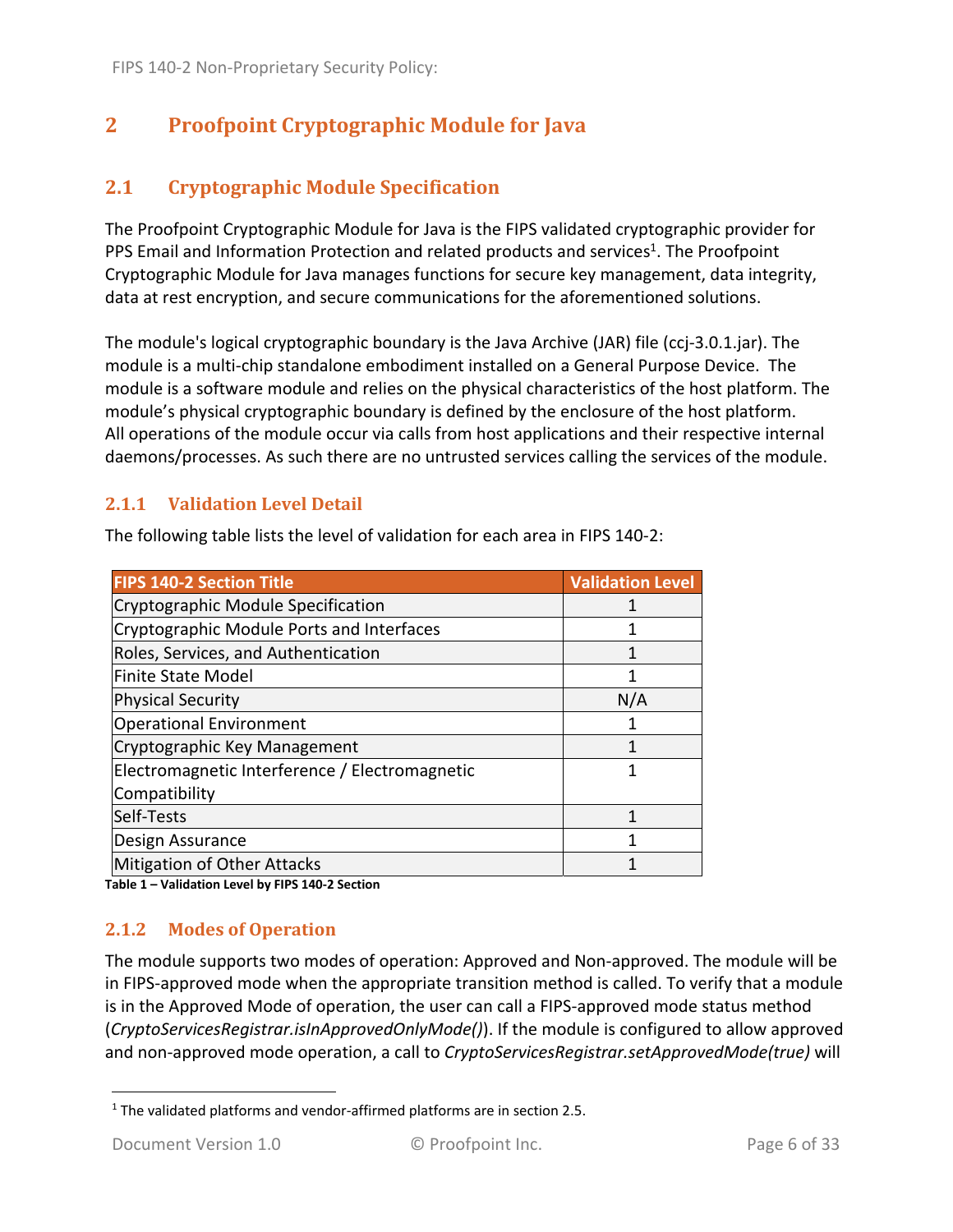switch the current thread of user control into approved mode.

In FIPS-approved mode, the module will not provide non-approved algorithms, therefore, exceptions will be called if the user tries to access non‐approved algorithms in the Approved Mode.

#### **2.1.3 Module Configuration**

In default operation, the module will start with both approved and non‐approved mode enabled.

If the module detects that the system property *com.safelogic.cryptocomply.fips.approved\_only* is set to *true* the module will start in approved mode and non‐approved mode functionality will not be available.

If the underlying JVM is running with a Java Security Manager installed, the module will be running in approved mode with secret and private key export disabled.

Use of the module with a Java Security Manager requires the setting of some basic permissions to allow the module HMAC‐SHA‐256 software integrity test to take place as well as to allow the module itself to examine secret and private keys. The basic permissions required for the module to operate correctly with a Java Security Manager are indicated by a Y in the **Req** column of Table 2 – Available Java Permissions.

| <b>Permission</b>        | <b>Settings</b>               |              | <b>Req Usage</b>                                    |
|--------------------------|-------------------------------|--------------|-----------------------------------------------------|
| <b>RuntimePermission</b> | "getProtectionDomain"         | Y            | Allows checksum to be<br>carried out on jar         |
| <b>RuntimePermission</b> | "accessDeclaredMembers"       | Y            | Allows use of reflection<br>API within the provider |
| PropertyPermission       | "java.runtime.name", "read"   | N            | Only if configuration<br>properties are used        |
| Security Permission      | "putProviderProperty.BCFIPS"  | N            | Only if provider installed<br>during execution      |
| CryptoServicesPermission | "unapprovedModeEnabled"       | N            | Only if unapproved<br>mode algorithms<br>required   |
| CryptoServicesPermission | "changeToApprovedModeEnabled" | N            | Only if threads allowed<br>to change modes          |
| CryptoServicesPermission | "exportSecretKey"             | $\mathsf{N}$ | To allow export of secret                           |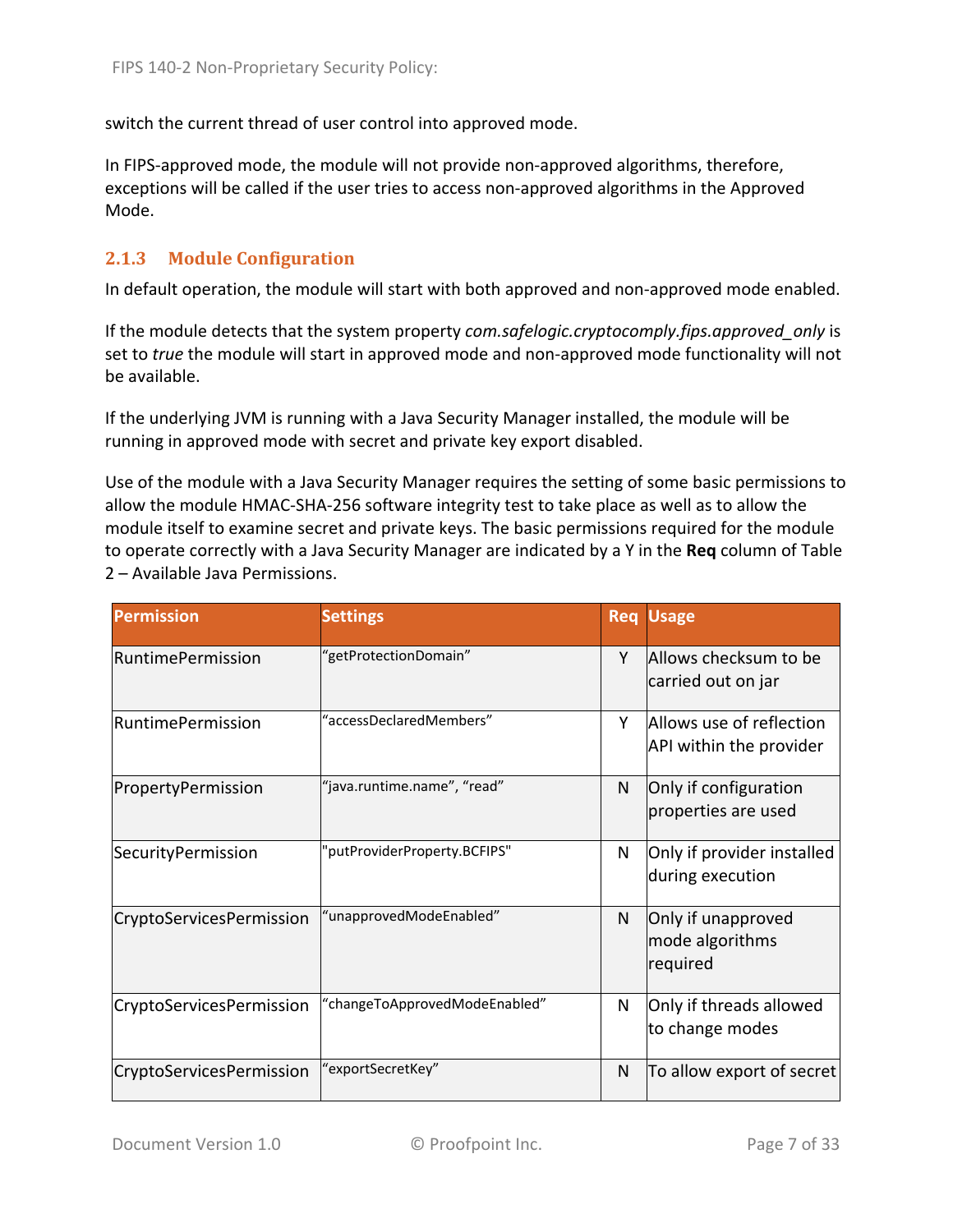| <b>Permission</b>        | <b>Settings</b>           |              | <b>Usage</b>                                                                            |
|--------------------------|---------------------------|--------------|-----------------------------------------------------------------------------------------|
|                          |                           |              | keys only                                                                               |
| CryptoServicesPermission | "exportPrivateKey"        | N            | To allow export private<br>keys only                                                    |
| CryptoServicesPermission | "exportKeys"              | Y            | Required to be applied<br>for the module itself.<br>Optional for any other<br>codebase. |
| CryptoServicesPermission | "tlsNullDigestEnabled"    | N            | Only required for TLS<br>digest calculations                                            |
| CryptoServicesPermission | "tlsPKCS15KeyWrapEnabled" | $\mathsf{N}$ | Only required if TLS is<br>used with RSA<br>encryption                                  |
| CryptoServicesPermission | "tlsAlgorithmsEnabled"    | N            | <b>Enables both NullDigest</b><br>and PKCS15KeyWrap                                     |
| CryptoServicesPermission | "defaultRandomConfig"     | N            | Allows setting of default<br>SecureRandom                                               |
| CryptoServicesPermission | "threadLocalConfig"       | N            | Required to set a thread<br>local property in the<br>CryptoServicesRegistrar            |
| CryptoServicesPermission | 'globalConfig"            | N            | Required to set a global<br>property in the<br>CryptoServicesRegistrar                  |

**Table 2 – Available Java Permissions**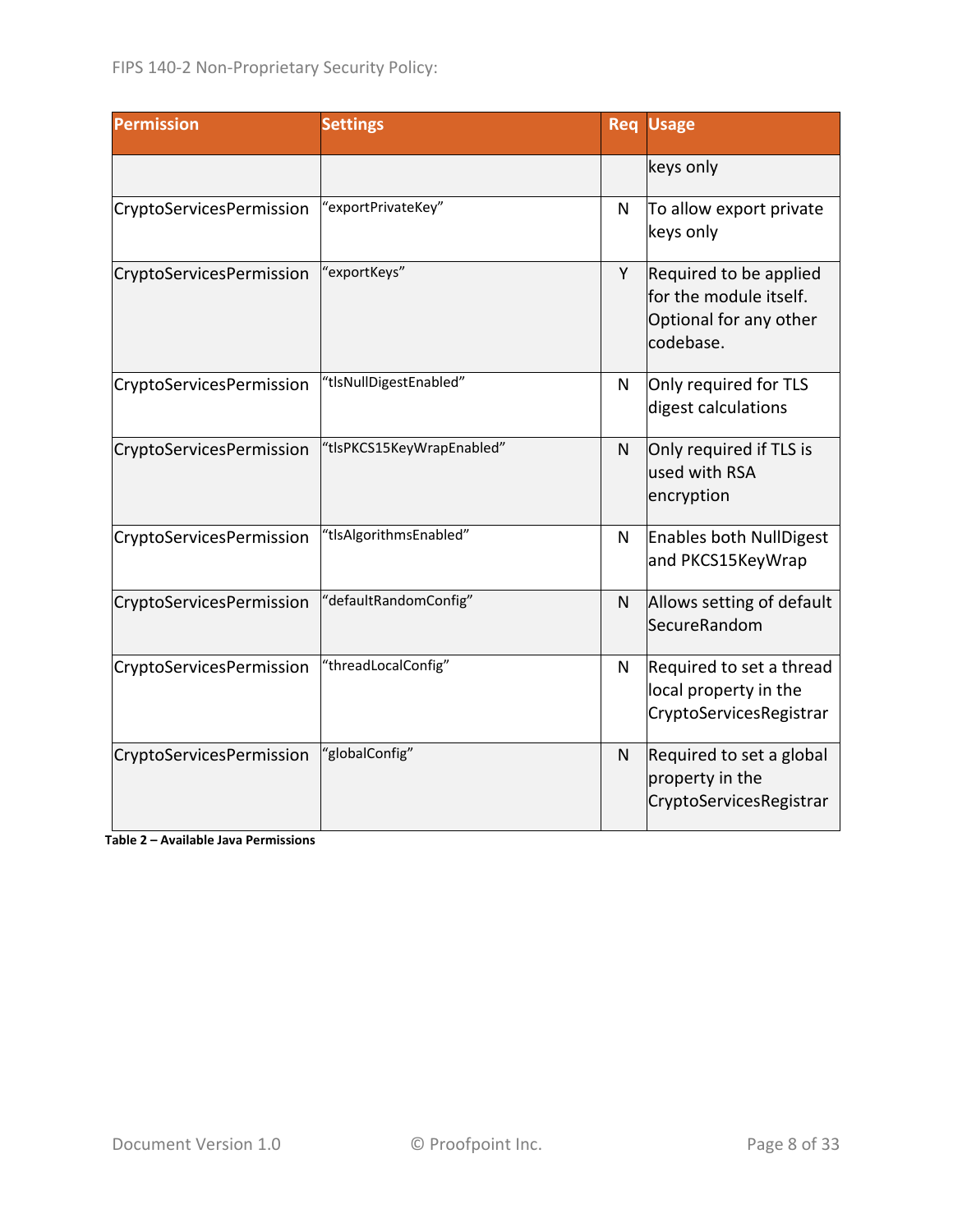#### **2.1.4 Approved Cryptographic Algorithms**

The module's cryptographic algorithm implementations have received the following certificate numbers from the Cryptographic Algorithm Validation Program.

| <b>CAVP Cert.</b>                   | <b>Algorithm</b>                                            | <b>Standard</b>                        | Mode/Method                                                    | <b>Key Lengths, Curves or Moduli Use</b>                                      |                            |
|-------------------------------------|-------------------------------------------------------------|----------------------------------------|----------------------------------------------------------------|-------------------------------------------------------------------------------|----------------------------|
| 4702                                | <b>AES</b>                                                  | <b>FIPS 197</b><br>SP 800-38A          | ECB, CBC, OFB,<br>CFB8, CFB128, CTR                            | 128, 192, 256                                                                 | Encryption, Decryption     |
| Based on<br>4702                    | <b>AES-CBC</b><br><b>Ciphertext</b><br><b>Stealing (CS)</b> | Addendum to<br>SP 800-38A,<br>Oct 2010 | CBC-CS1,<br>CBC-CS2,<br>CBC-CS3                                | 128, 192, 256                                                                 | Encryption, Decryption     |
| 4702                                | <b>CCM</b>                                                  | SP 800-38C                             | <b>AES</b>                                                     | 128, 192, 256                                                                 | Generation, Authentication |
| 4702 (AES)<br>2494 (Triple-<br>DES) | <b>CMAC</b>                                                 | SP 800-38B                             | AES, Triple-DES                                                | AES with 128, 192, 256<br>Triple-DES with<br>$2$ -key <sup>2</sup> ,<br>3-key | Generation, Authentication |
| 4702                                | GCM/GMAC <sup>2</sup>                                       | SP 800-38D                             | <b>AES</b>                                                     | 128, 192, 256                                                                 | Generation, Authentication |
| 1600                                | <b>DRBG</b>                                                 | ISP 800-90A                            | Hash DRBG, HMAC 112, 128, 192, 256<br>DRBG,<br><b>CTR DRBG</b> |                                                                               | Random Bit Generation      |

<sup>&</sup>lt;sup>2</sup> 2<sup>20</sup> block limit is enforced by module

<sup>&</sup>lt;sup>2</sup> GCM with an internally generated IV, see section 3.1.2 concerning external IVs. IV generation is compliant with IG A.5.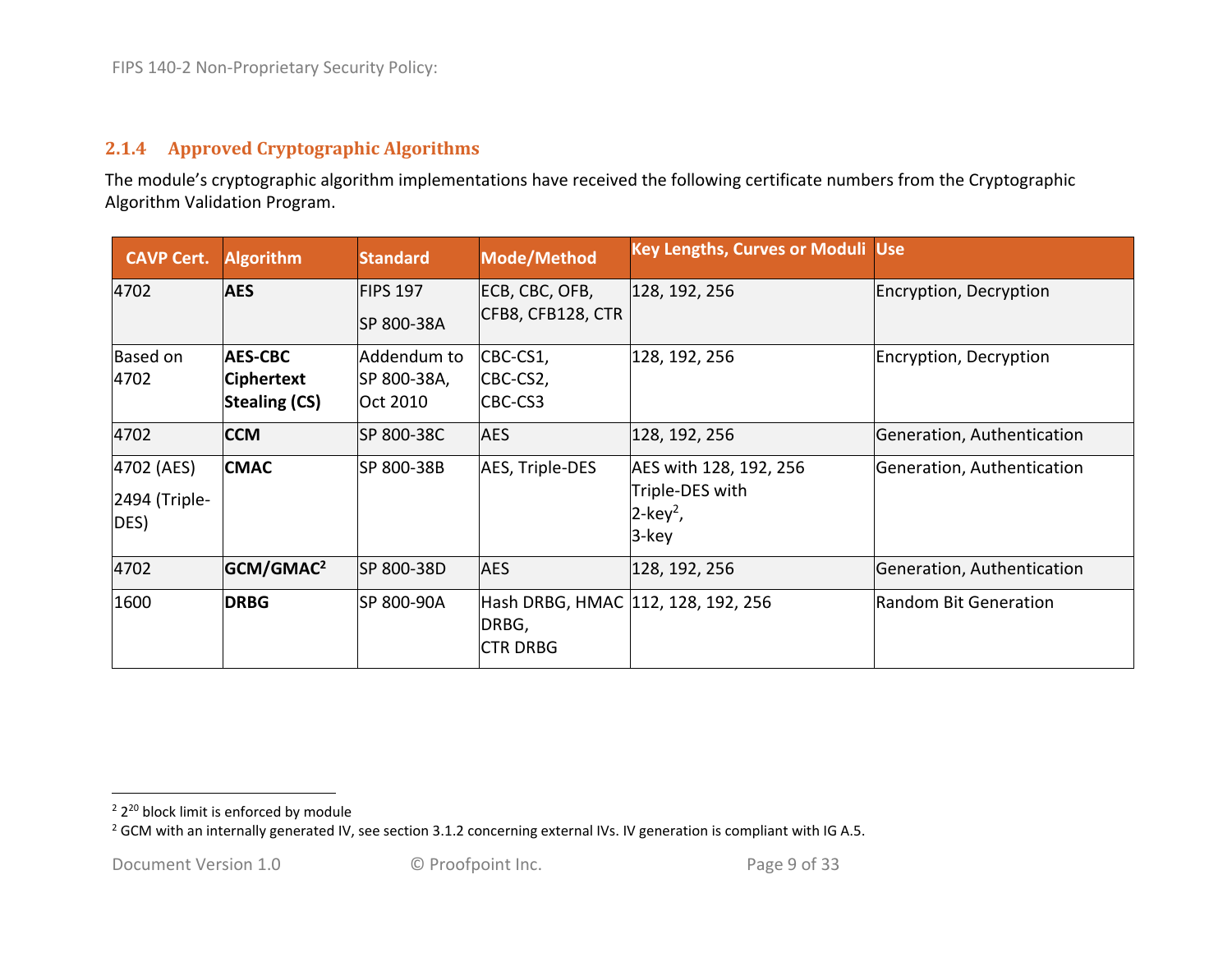| <b>CAVP Cert.</b>  | <b>Algorithm</b> | <b>Standard</b>   | Mode/Method                                                                                                                     | <b>Key Lengths, Curves or Moduli Use</b>                                                                                                                                                                                                                       |                            |
|--------------------|------------------|-------------------|---------------------------------------------------------------------------------------------------------------------------------|----------------------------------------------------------------------------------------------------------------------------------------------------------------------------------------------------------------------------------------------------------------|----------------------------|
| 1244               | DSA <sup>3</sup> | <b>FIPS 186-4</b> | PQG Generation,<br>PQG Verification,<br><b>Key Pair</b><br>Generation,<br>Signature<br>Generation,<br>Signature<br>Verification | 1024, 2048, 3072 bits (1024)<br>only for SigVer)                                                                                                                                                                                                               | Digital Signature Services |
| 1160<br>1343 (CVL) | <b>ECDSA</b>     | <b>FIPS 186-4</b> | Signature<br>Generation<br>Component, Key<br>Pair Generation,<br>Signature<br>Generation,<br>Signature<br><b>Key Validation</b> | P-192*, P-224, P-256, P-384, P- Digital Signature Services<br>521,<br>K-163*, K-233, K-283, K-409, K-<br>571,<br>$ B-163^* $<br>B-233, B-283, B-409, B-571<br>Verification, Public  * Curves only used for Signature<br>Verification and Public Key Validation |                            |
| 3114               | <b>HMAC</b>      | FIPS 198-1        | $SHA-1$ ,<br>SHA-224,<br>SHA-256,<br>SHA-384,<br>SHA-512,<br>SHA-512/224, SHA-<br>512/256                                       | Various (KS <bs, ks="">BS)</bs,>                                                                                                                                                                                                                               | Generation, Authentication |

 $3$  DSA signature generation with SHA-1 is only for use with protocols.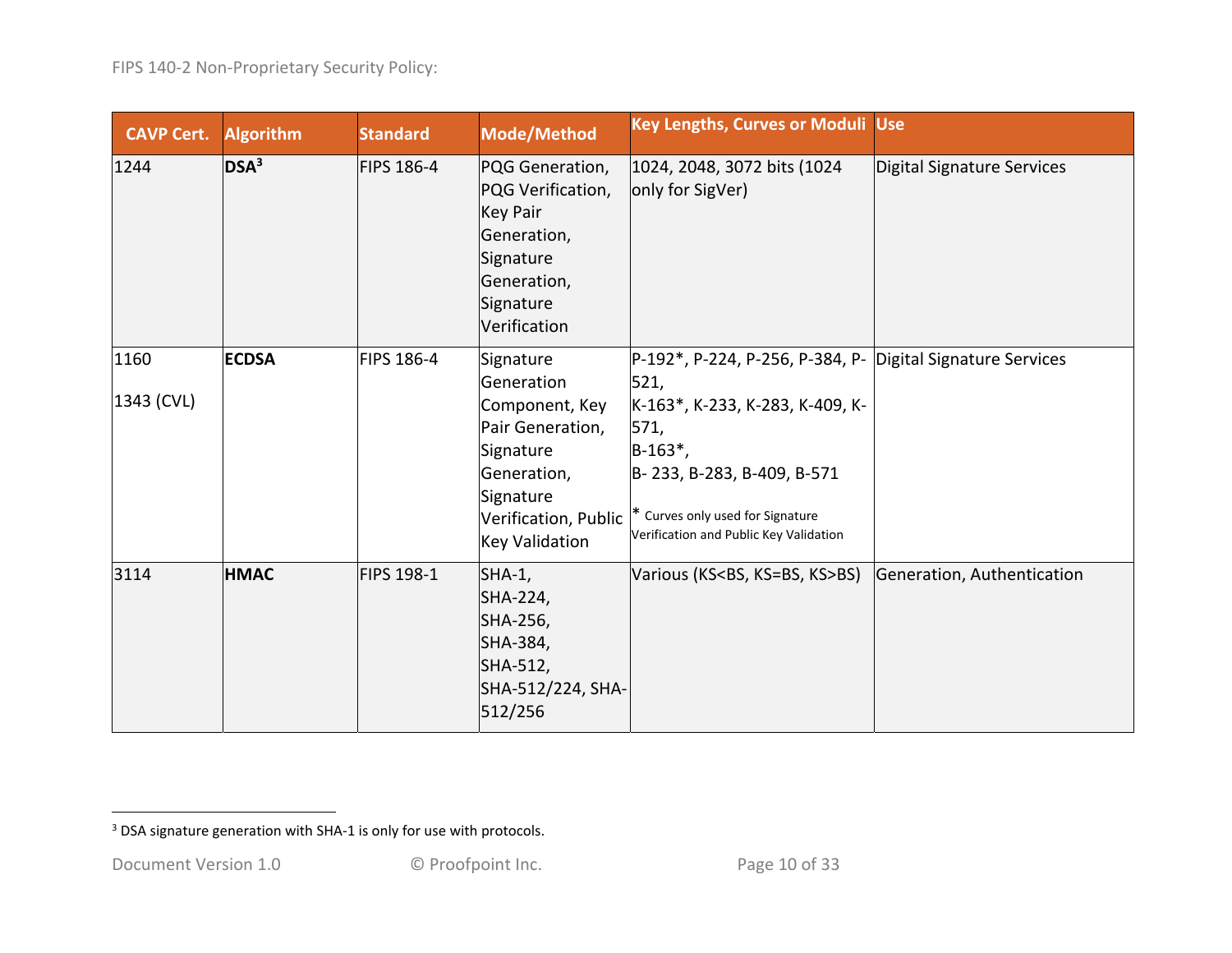| <b>CAVP Cert.</b>                   | <b>Algorithm</b>                                                       | <b>Standard</b>                 | Mode/Method                                                                               | <b>Key Lengths, Curves or Moduli Use</b>                                                                                                          |                                |
|-------------------------------------|------------------------------------------------------------------------|---------------------------------|-------------------------------------------------------------------------------------------|---------------------------------------------------------------------------------------------------------------------------------------------------|--------------------------------|
| 130                                 | KAS <sup>4</sup>                                                       | SP 800-56A-<br>rev <sub>2</sub> | KAS-FFC,<br><b>KAS-ECC</b>                                                                | FB (L=2048, N=224),<br>$FC (L=2048, N=256)$ ,<br>EB (P-224), EC (P-256),<br>ED (P-384), EE (P-521)                                                | Key Agreement                  |
| 1344 (CVL)                          | KAS Component SP 800-56A                                               |                                 |                                                                                           | ECC-CDH Primitive   P-224, P-256, P-384, P-521, K-<br>233, K-283, K-409, K-571, B-<br>233, B-283, B-409, B-571                                    | <b>Key Agreement Primitive</b> |
| 1342 (CVL)                          | <b>KDF, Existing</b><br>Application-<br>Specific <sup>5</sup>          | SP 800-135                      | TLS v1.0/1.1 KDF,<br>TLS 1.2 KDF, SSH<br>KDF, X9.63 KDF,<br>IKEv2 KDF, SRTP<br><b>KDF</b> | Various (See CVL #1342 for details)                                                                                                               | <b>KDF Services</b>            |
| 145                                 | <b>KBKDF, using</b><br>Pseudorandom<br>Functions <sup>6</sup>          | SP 800-108                      | Counter Mode,<br>Feedback Mode,<br>Double-Pipeline<br><b>Iteration Mode</b>               | CMAC-based KDF with AES, 2-<br>key Triple-DES, 3-key Triple-DES<br>or HMAC-based KDF with SHA-<br>1, SHA-224, SHA-256, SHA-384,<br><b>SHA-512</b> | <b>KDF Services</b>            |
| 4702 (AES)<br>2494 (Triple-<br>DES) | <b>Key Wrapping</b><br><b>Using Block</b><br>Ciphers(KTS) <sup>7</sup> | SP 800-38F                      | KW, KWP, TKW                                                                              | AES-128, AES-192, AES-256, 3-<br>key Triple-DES                                                                                                   | <b>Key Transport</b>           |

 $<sup>4</sup>$  Keys are not established directly into the module using the key agreement algorithms.</sup>

<sup>&</sup>lt;sup>5</sup> These protocols have not been reviewed or tested by the CAVP and CMVP.

 $^6$  Note: CAVP testing is not provided for use of the PRFs SHA-512/224 and SHA-512/256. These must not be used in approved mode.

 $7$  Keys are not established directly into the module using key unwrapping.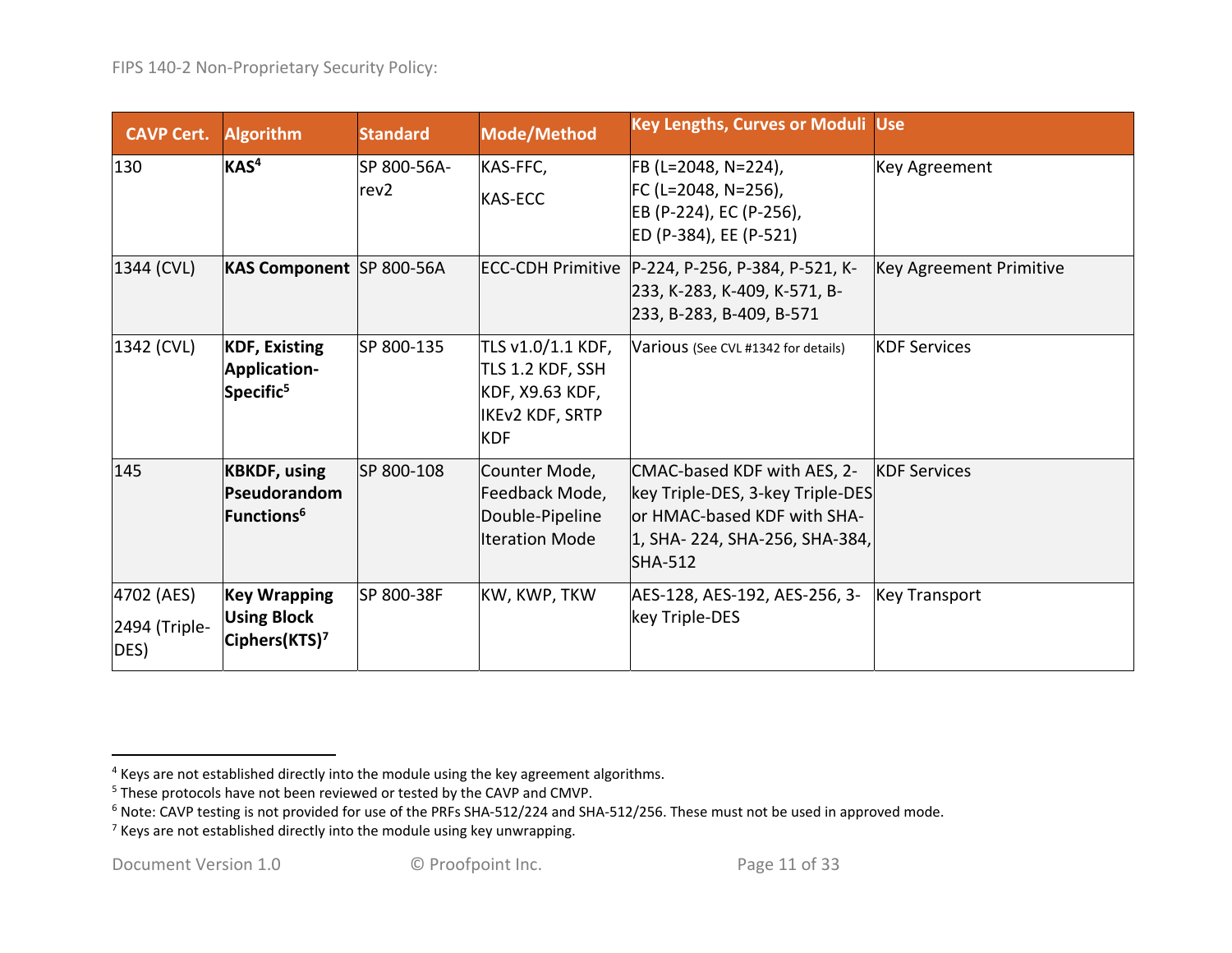| <b>CAVP Cert.</b>  | <b>Algorithm</b>    | <b>Standard</b>                 | Mode/Method                                                                            | <b>Key Lengths, Curves or Moduli Use</b>                                   |                                                                                                                  |
|--------------------|---------------------|---------------------------------|----------------------------------------------------------------------------------------|----------------------------------------------------------------------------|------------------------------------------------------------------------------------------------------------------|
| 2562<br>1345 (CVL) | <b>RSA</b>          | FIPS 186-4<br><b>FIPS 186-2</b> | Padding from:<br>ANSI X9.31-1998<br>PKCS #1 v2.1 (PSS<br>and PKCS1.5)                  | 1024, 1536, 2048, 3072, 4096<br>bits (1024, 1536, 4096 only for<br>SigVer) | Key Pair Generation, Signature<br>Generation, Signature<br>Verification, Component Test                          |
| 3849               | <b>SHS</b>          | FIPS 180-4                      | SHA-1,<br>SHA-224,<br>SHA-256,<br>SHA-384,<br>SHA-512,<br>SHA-512/224, SHA-<br>512/256 | N/A                                                                        | Digital Signature Generation,<br>Digital Signature Verification,<br>non-Digital Signature<br><b>Applications</b> |
| 24                 | <b>SHA-3, SHAKE</b> | <b>FIPS 202</b>                 | SHA3-224,<br>SHA3-256,<br>SHA3-384,<br>SHA3-512,<br>SHAKE128,<br>SHAKE256              | N/A                                                                        | Digital Signature Generation,<br>Digital Signature Verification,<br>non-Digital Signature<br><b>Applications</b> |
| 2494               | Triple-DES          | SP 800-67                       | TECB, TCBC,<br><b>TCFB64, TCFB8,</b><br>TOFB, CTR                                      | $2$ -key <sup>8</sup> , 3-key <sup>9</sup>                                 | Encryption, Decryption                                                                                           |

**Table 3 – FIPS‐Approved Algorithm Certificates**

 $8\,$ 2 $^{20}$  block limit is enforced by the module, encryption is disabled.

<sup>&</sup>lt;sup>9</sup> 3-key Triple-DES encryption must not be used for more than 2<sup>32</sup> blocks for any given key.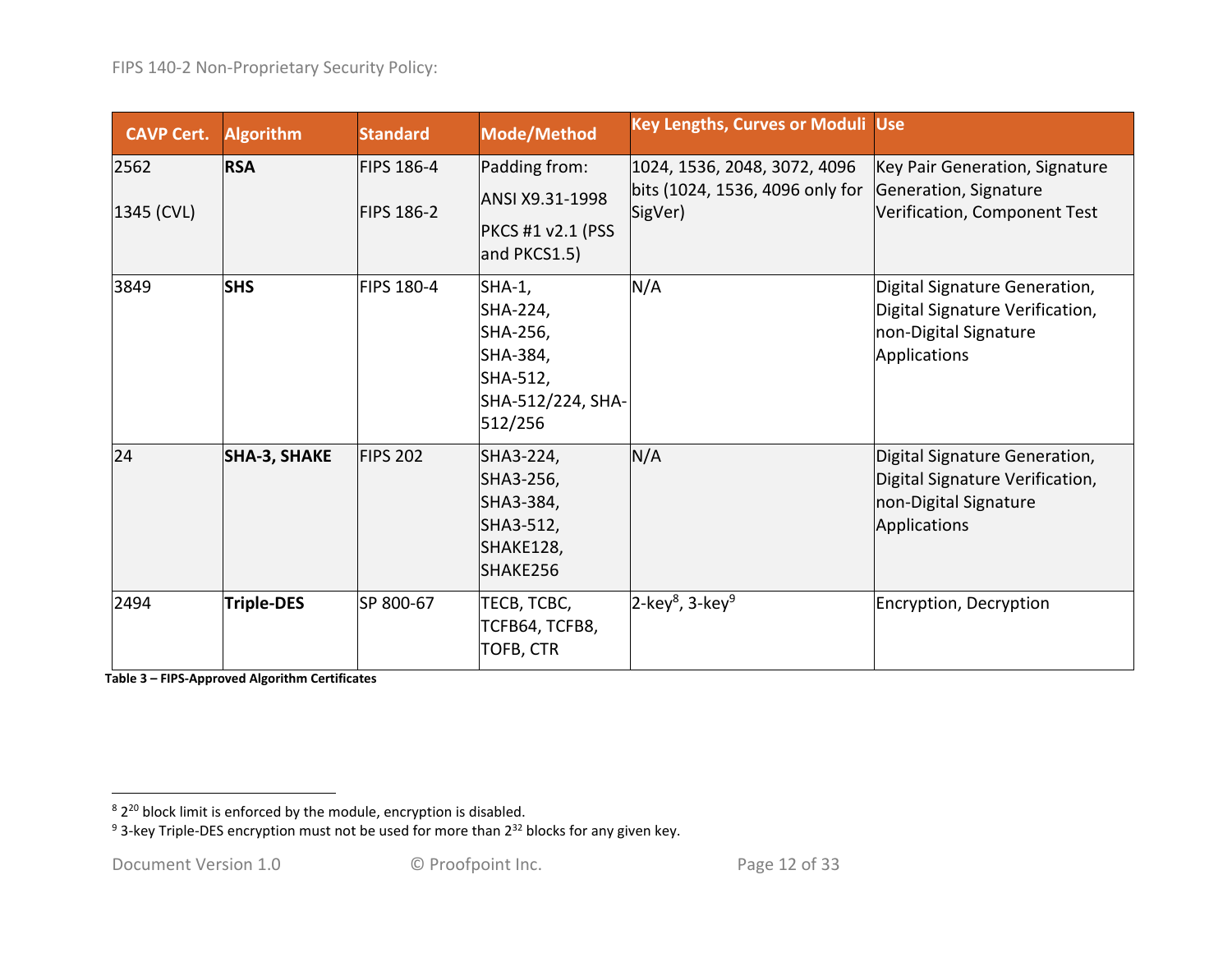The following Approved cryptographic algorithms were tested with vendor affirmation.

| <b>Algorithm</b>                                                                            | <b>IG Reference</b>                     | <b>Use</b>                                                                                                                        |
|---------------------------------------------------------------------------------------------|-----------------------------------------|-----------------------------------------------------------------------------------------------------------------------------------|
| CKG using output from                                                                       | Vendor Affirmed IG [SP 800-133]         |                                                                                                                                   |
| <b>DRBG</b>                                                                                 | G.13                                    | Section 6.1 (Asymmetric from DRBG)                                                                                                |
|                                                                                             |                                         | Section 7.1 (Symmetric from DRBG)                                                                                                 |
|                                                                                             |                                         | Using DRBG #1600                                                                                                                  |
| KAS <sup>10</sup> using SHA-512/224 or Vendor Affirmed IG  [SP 800-56A-rev2]<br>SHA-512/256 | A.3                                     | Parameter sets/Key sizes: FB, FC, EB, EC, ED,<br>$EE^{11}$<br>Using CVL #1344                                                     |
| KDF, Password-Based                                                                         | Vendor Affirmed IG [SP 800-132]<br>D.6  | Options: PBKDF with Option 1a<br>Functions: HMAC-based KDF using SHA-1,<br>SHA-224, SHA-256, SHA-384, SHA-512<br>Using HMAC #3114 |
| <b>Key Wrapping Using RSA</b>                                                               | Vendor Affirmed IG [SP 800-56B]<br>D.4  | RSA-KEMS-KWS with, and without, key<br>confirmation<br>Key sizes: 2048, 3072 bits                                                 |
| <b>Key Transport Using RSA</b>                                                              | Vendor Affirmed IG [[SP 800-56B]<br>D.4 | RSA-OAEP with, and without, key confirmation<br>Key sizes: 2048, 3072 bits                                                        |

**Table 4 – Approved Cryptographic Functions Tested with Vendor Affirmation**

 $^{10}$  Keys are not directly established into the module using key agreement or transport techniques.

<sup>&</sup>lt;sup>11</sup> Note: HMAC SHA-512/224 must not be used with EE.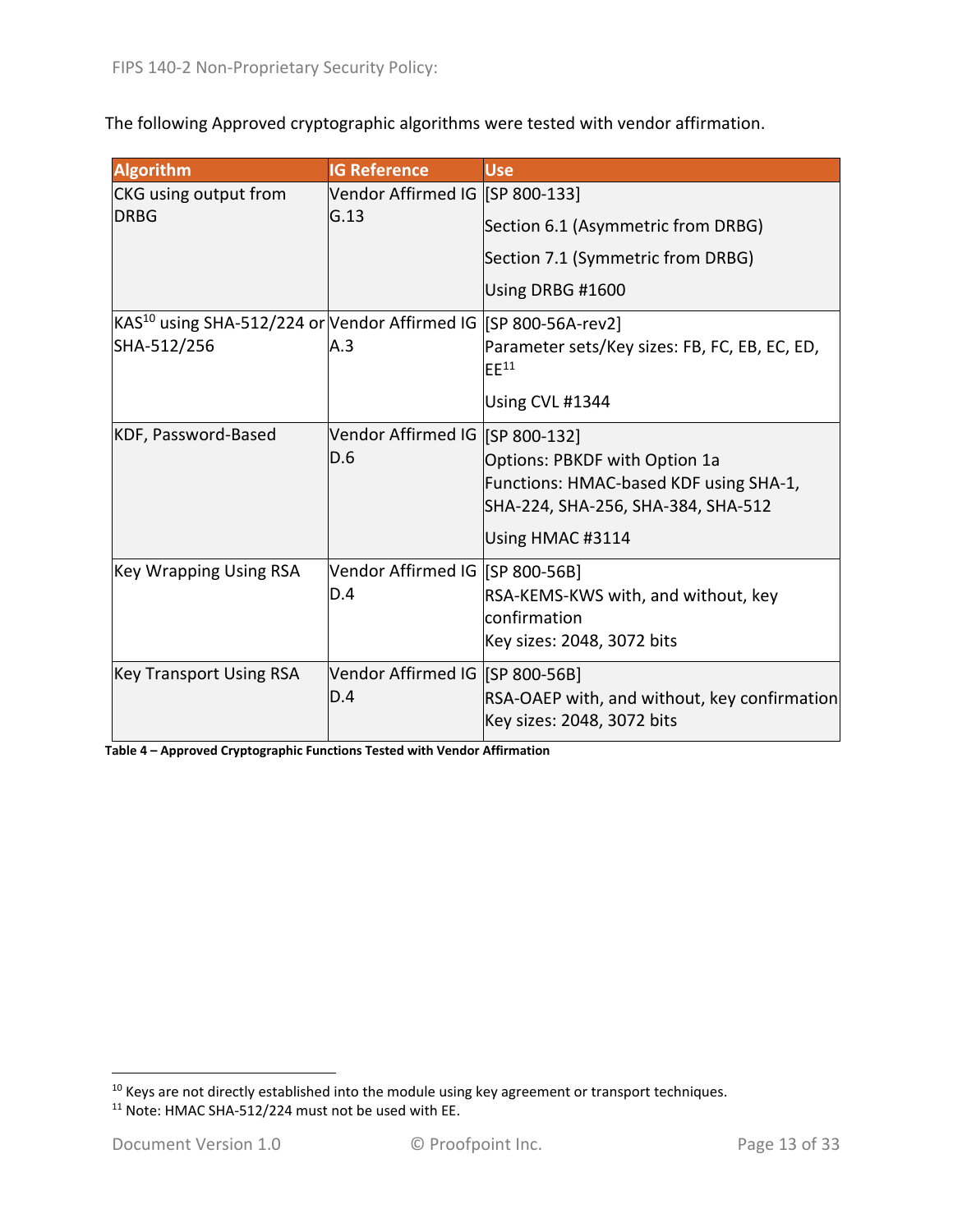## **2.1.5 Non‐Approved Cryptographic Algorithms**

The module supports the following non-FIPS 140-2 approved but allowed algorithms that may be used in the Approved mode of operation.

| <b>Algorithm</b>                      | <b>Use</b>                                                                                                                                                                                                                                                  |
|---------------------------------------|-------------------------------------------------------------------------------------------------------------------------------------------------------------------------------------------------------------------------------------------------------------|
| Non-SP 800-56A-rev2                   | [IG D.8]                                                                                                                                                                                                                                                    |
| Compliant DH                          | Diffie-Hellman 2048-bit key agreement primitive for use with<br>system-level key establishment; not used by the module to<br>establish keys within the module (key agreement; key<br>establishment methodology provides 112 bits of encryption<br>strength) |
| Non-SP 800-56B compliant RSA [IG D.9] |                                                                                                                                                                                                                                                             |
| <b>Key Transport</b>                  | RSA may be used by a calling application as part of a key<br>encapsulation scheme.                                                                                                                                                                          |
|                                       | Key sizes: 2048 and 3072 bits                                                                                                                                                                                                                               |
| MD5 within TLS                        | [IG D.2]                                                                                                                                                                                                                                                    |

#### **Table 5 – Non‐Approved but Allowed Cryptographic Algorithms**

#### **2.1.6 Non‐Approved Mode of Operation**

The module supports a non-approved mode of operation. The algorithms listed in this section are not to be used by the operator in the FIPS Approved mode of operation.

| <b>Algorithm</b>                     | <b>Use</b>              |
|--------------------------------------|-------------------------|
| AES (non-compliant <sup>12</sup> )   | Encryption, Decryption  |
| ARC4 (RC4)                           | Encryption, Decryption  |
| <b>Blowfish</b>                      | Encryption, Decryption  |
| <b>Camellia</b>                      | Encryption, Decryption  |
| <b>CAST5</b>                         | Encryption, Decryption  |
| <b>DES</b>                           | Encryption, Decryption  |
| DSA (non-compliant <sup>13</sup> )   | Public Key Cryptography |
| <b>DSTU4145</b>                      | Public Key Cryptography |
| ECDSA (non-compliant <sup>14</sup> ) | Public Key Cryptography |
| <b>ElGamal</b>                       | Public Key Cryptography |
| GOST28147                            | Encryption, Decryption  |
| GOST3410-1994                        | <b>Hashing</b>          |
| GOST3410-2001                        | <b>Hashing</b>          |

<sup>&</sup>lt;sup>12</sup> Support for additional modes of operation.

 $13$  Deterministic signature calculation, support for additional digests, and key sizes.

<sup>&</sup>lt;sup>14</sup> Deterministic signature calculation, support for additional digests, and key sizes.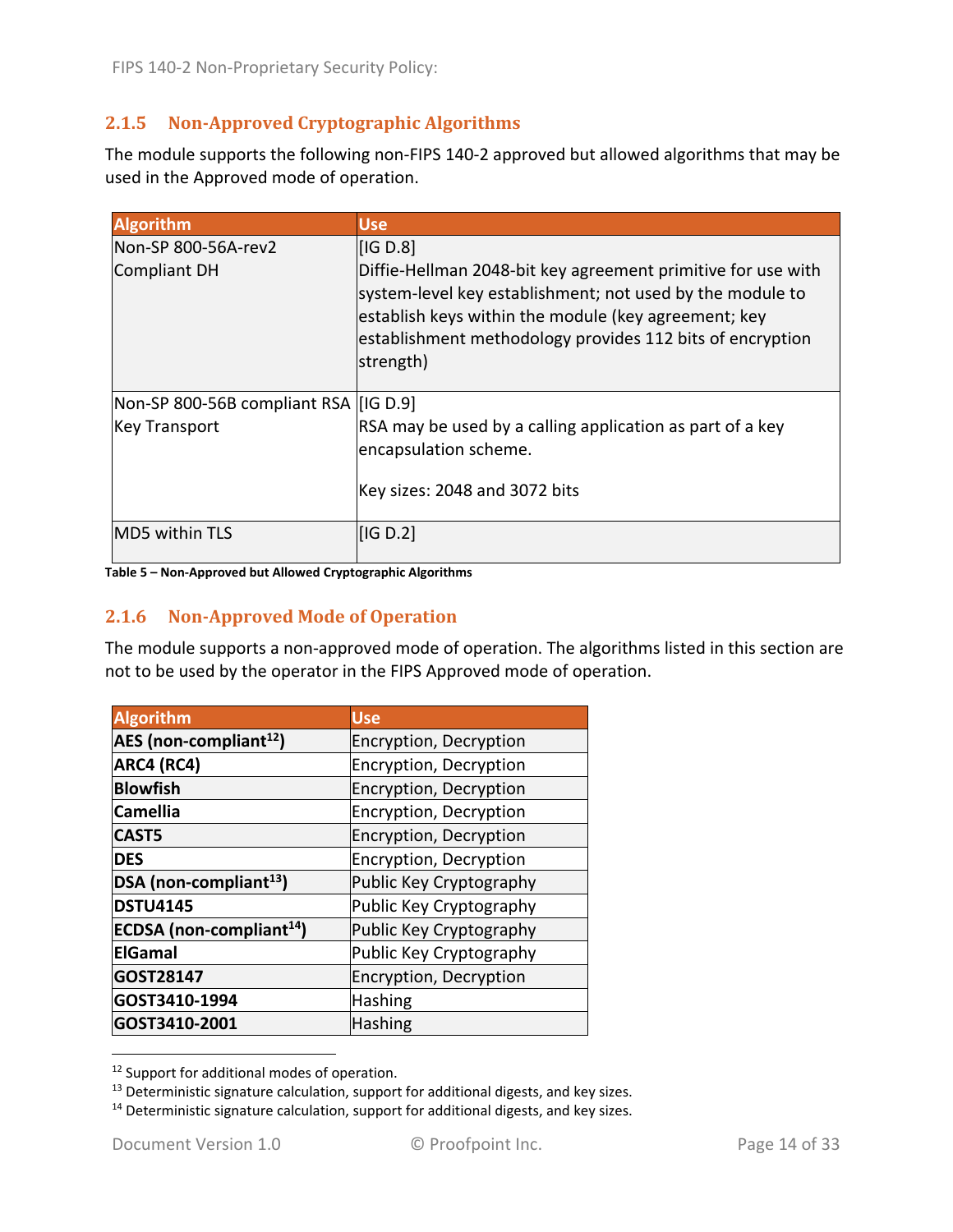| <b>Algorithm</b>                         | Use                             |
|------------------------------------------|---------------------------------|
| GOST3411                                 | Hashing                         |
| HMAC-GOST3411                            | Hashing                         |
| <b>IDEA</b>                              | Encryption, Decryption          |
| KAS (non-compliant <sup>15</sup> )       | Key Agreement                   |
| KBKDF using SHA-512/224 or               | <b>KDF</b>                      |
| SHA-512/256 (non-compliant)              |                                 |
| MD5                                      | Hashing                         |
| <b>HMAC-MD5</b>                          | Hashing                         |
| <b>OpenSSL PBKDF</b>                     | <b>KDF</b>                      |
| PKCS#12 PBKDF                            | KDF                             |
| <b>PKCS#5 Scheme 1 PBKDF</b>             | <b>KDF</b>                      |
| RC <sub>2</sub>                          | Encryption, Decryption          |
| RIPEMD128                                | Hashing                         |
| HMAC-RIPEMD128                           | Hashing                         |
| RIPEMD-160                               | Hashing                         |
| HMAC-RIPEMD160                           | Hashing                         |
| RIPEMD256                                | Hashing                         |
| HMAC-RIPEMD256                           | Hashing                         |
| RIPEMD320                                | Hashing                         |
| HMAC-RIPEMD320                           | Hashing                         |
| <b>X9.31 PRNG</b>                        | <b>Random Number Generation</b> |
| RSA (non-compliant <sup>16</sup> )       | Public Key Cryptography         |
| RSA KTS (non-compliant <sup>17</sup> )   | Public Key Cryptography         |
| <b>SCrypt</b>                            | <b>KDF</b>                      |
| <b>SEED</b>                              | Encryption, Decryption          |
| <b>Serpent</b>                           | Encryption, Decryption          |
| <b>SipHash</b>                           | Hashing                         |
| <b>SHACAL-2</b>                          | Encryption, Decryption          |
| <b>TIGER</b>                             | Hashing                         |
| <b>HMAC-TIGER</b>                        | <b>Hashing</b>                  |
| TripleDES (non-compliant <sup>18</sup> ) | Encryption, Decryption          |
| <b>Twofish</b>                           | Encryption, Decryption          |
| <b>WHIRLPOOL</b>                         | <b>Hashing</b>                  |
| <b>HMAC-WHIRLPOOL</b>                    | Hashing                         |

**Table 6 – Non‐Approved Cryptographic Functions for use in non‐FIPS mode only**

<sup>&</sup>lt;sup>15</sup> Support for additional key sizes and the establishment of keys of less than 112 bits of security strength.

<sup>16</sup> Support for additional digests and signature formats, PKCS#1 1.5 key wrapping, support for additional key sizes.

<sup>&</sup>lt;sup>17</sup> Support for additional key sizes and the establishment of keys of less than 112 bits of security strength.

<sup>&</sup>lt;sup>18</sup> Support for additional modes of operation.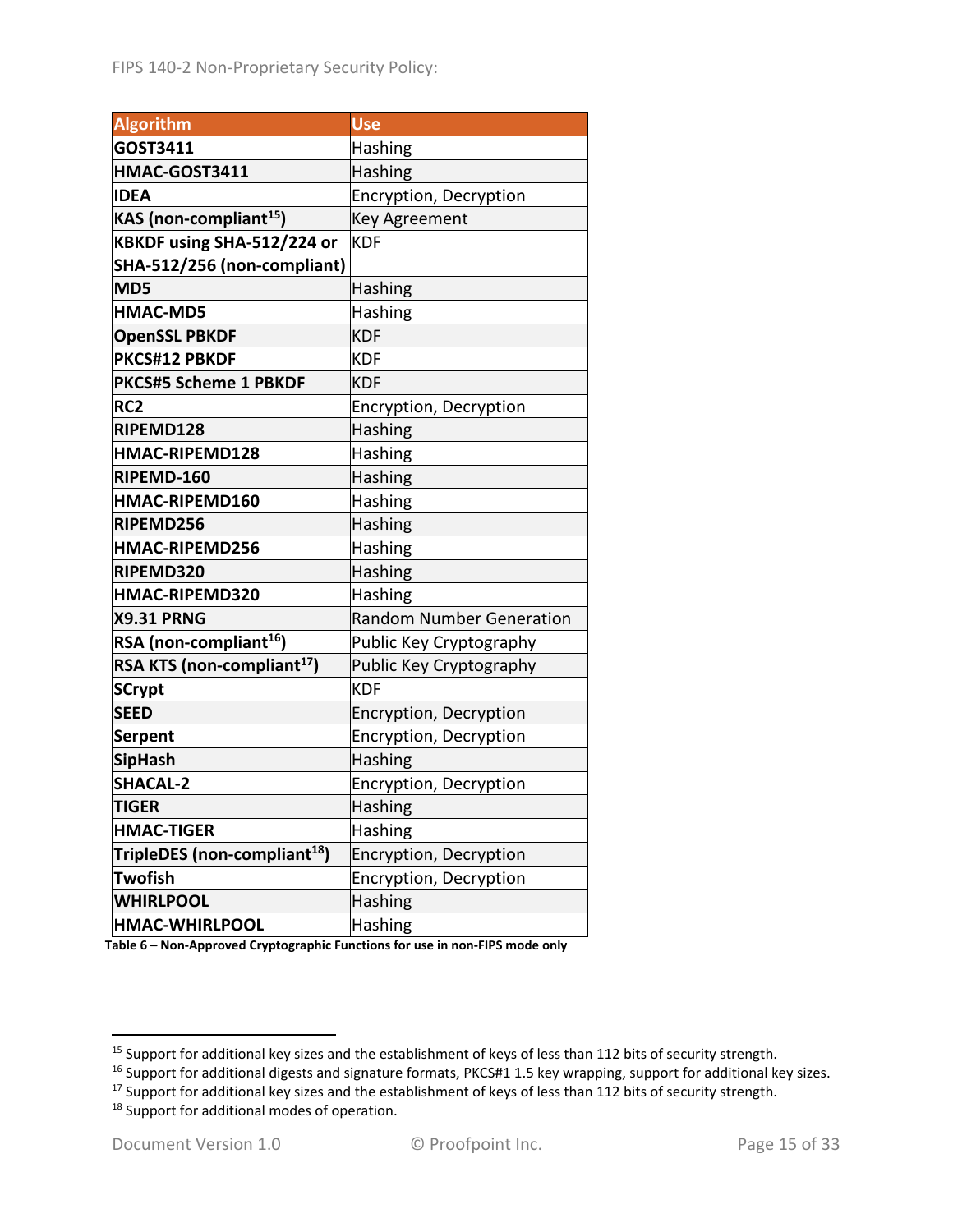# **2.2 Critical Security Parameters and Public Keys**

#### **2.2.1 Critical Security Parameters**

#### The table below provides a complete list of Critical Security Parameters used within the module:

| <b>CSP</b>                                                     | <b>Description / Usage</b>                                                                                                |
|----------------------------------------------------------------|---------------------------------------------------------------------------------------------------------------------------|
| <b>AES Encryption Key</b>                                      | [FIPS-197, SP 800-56C, SP 800-38D, Addendum to SP 800-38A] AES (128/192/256)<br>encrypt key <sup>19</sup>                 |
| <b>AES Decryption Key</b>                                      | [FIPS-197, SP 800-56C, SP 800-38D, Addendum to SP 800-38A] AES (128/192/256)<br>decrypt key                               |
| <b>AES Authentication Key</b>                                  | [FIPS-197] AES (128/192/256) CMAC/GMAC key                                                                                |
| <b>AES Wrapping Key</b>                                        | [SP 800-38F] AES (128/192/256) key wrapping key                                                                           |
| DH Agreement key                                               | [SP 800-56A-rev2] Diffie-Hellman (>= 2048) private key agreement key                                                      |
| DRBG(CTR AES)                                                  | V (128 bits) and AES key (128/192/256), entropy input (length dependent on security<br>strength)                          |
| DRBG(CTR Triple-DES)                                           | V (64 bits) and Triple-DES key (192), entropy input (length dependent on security<br>strength)                            |
| DRBG(Hash)                                                     | V (440/888 bits) and C (440/888 bits), entropy input (length dependent on security<br>strength)                           |
| DRBG(HMAC)                                                     | V (160/224/256/384/512 bits) and Key (160/224/256/384/512 bits), entropy input<br>(length dependent on security strength) |
| <b>DSA Signing Key</b>                                         | [FIPS 186-4] DSA (2048/3072) signature generation key                                                                     |
| <b>EC Agreement Key</b>                                        | [SP 800-56A-rev2] EC (All NIST defined B, K, and P curves >= 224 bits) private key<br>agreement key                       |
| <b>EC Signing Key</b>                                          | [FIPS 186-4] ECDSA (All NIST defined B, K, and P curves >= 224 bits) signature<br>generation key                          |
| <b>HMAC Authentication Key</b>                                 | [FIPS 198-1] Keyed-Hash key (SHA-1, SHA-2). Key size determined by security strength<br>required (>= 112 bits)            |
| <b>IKEv2 Derivation Function</b><br>Secret Value               | [SP 800-135] Secret value used in construction of key for the specified IKEv2 PRF                                         |
| <b>PBKDF Secret Value</b>                                      | [SP 800-132] Secret value used in construction of Keyed-Hash key for the specified PRF                                    |
| <b>RSA Signing Key</b>                                         | [FIPS 186-4] RSA (>= 2048) signature generation key                                                                       |
| RSA Key Transport Key                                          | [SP 800-56B] RSA (>=2048) key transport (decryption) key                                                                  |
| SP 800-56A-rev2<br><b>Concatenation Derivation</b><br>Function | [SP 800-56A-rev2] Secret value used in construction of key for underlying PRF                                             |
|                                                                | SP 800-108 KDF Secret Value [SP 800-108] Secret value used in construction of key for the specified PRF                   |

<sup>&</sup>lt;sup>19</sup> The AES-GCM key and IV are generated randomly per IG A.5, and the Initialization Vector (IV) is a minimum of 96 bits. In the event module power is lost and restored, the consuming application must ensure that any of its AES‐ GCM keys used for encryption or decryption are re‐distributed.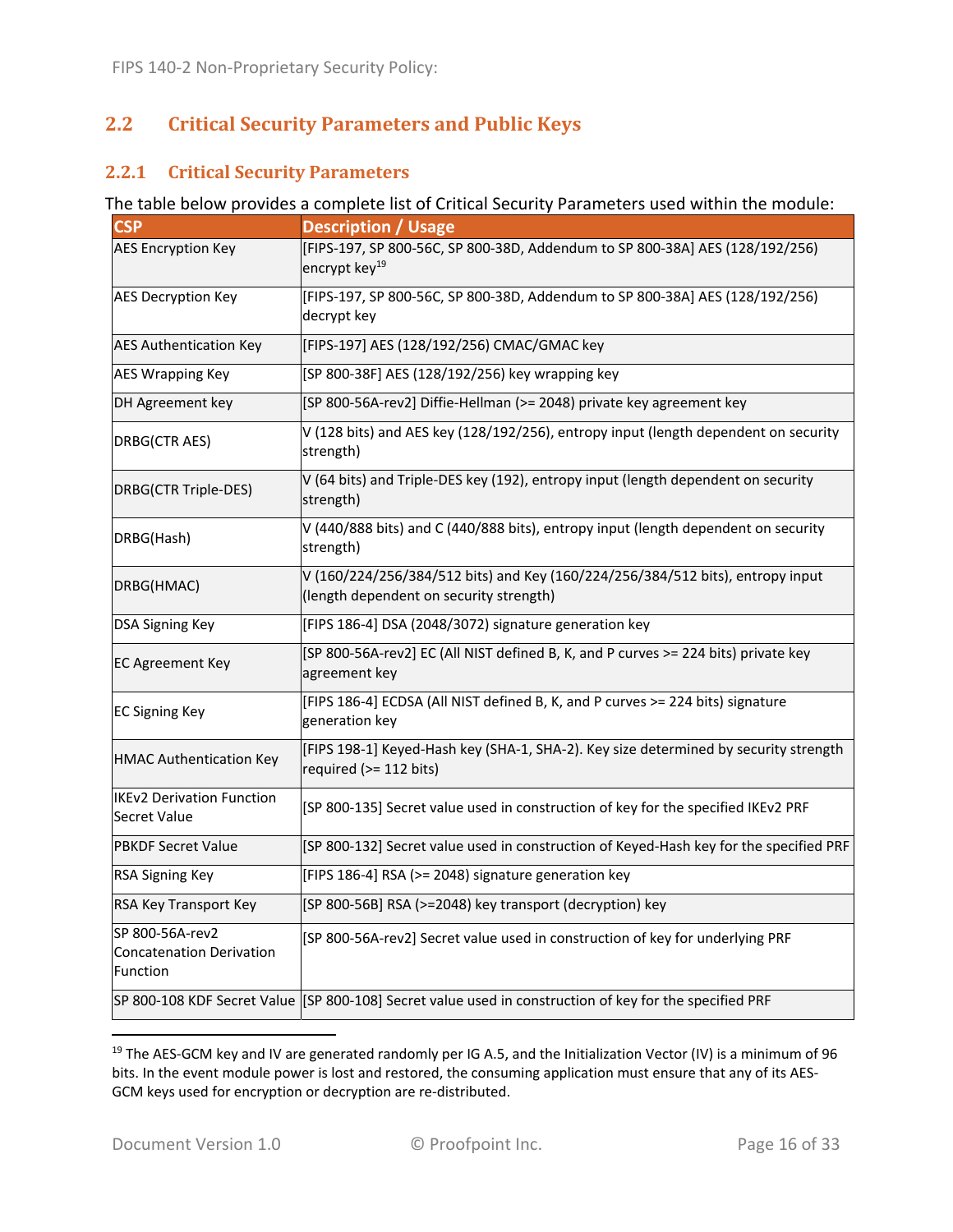| <b>CSP</b>                                      | <b>Description / Usage</b>                                                                             |
|-------------------------------------------------|--------------------------------------------------------------------------------------------------------|
| <b>SRTP Derivation Function</b><br>Secret Value | [SP 800-135] Secret value used in construction of key for the specified SRTP PRF                       |
| <b>SSH Derivation Function</b><br>Secret Value  | [SP 800-135] Secret value used in construction of key for the specified SSH PRF                        |
| <b>ITLS KDF Secret Value</b>                    | [SP 800-135] Secret value used in construction of Keyed-Hash key for the specified TLS<br><b>PRF</b>   |
| Triple-DES Authentication<br>Key                | [SP 800-67] Triple-DES (112/192) CMAC key                                                              |
| Triple-DES Encryption Key                       | [SP 800-67] Triple-DES (192) encryption key                                                            |
| Triple-DES Decryption Key                       | [SP 800-67] Triple-DES (128/192) decryption key                                                        |
| Triple-DES Wrapping Key                         | [SP 800-38F] Triple-DES (192 bits) key wrapping/unwrapping key, (128 unwrapping<br>only)               |
| X9.63 KDF Secret Value                          | [SP 800-135] Secret value used in construction of Keyed-Hash key for the specified<br><b>X9.63 PRF</b> |

**Table 7 – Critical Security Parameters**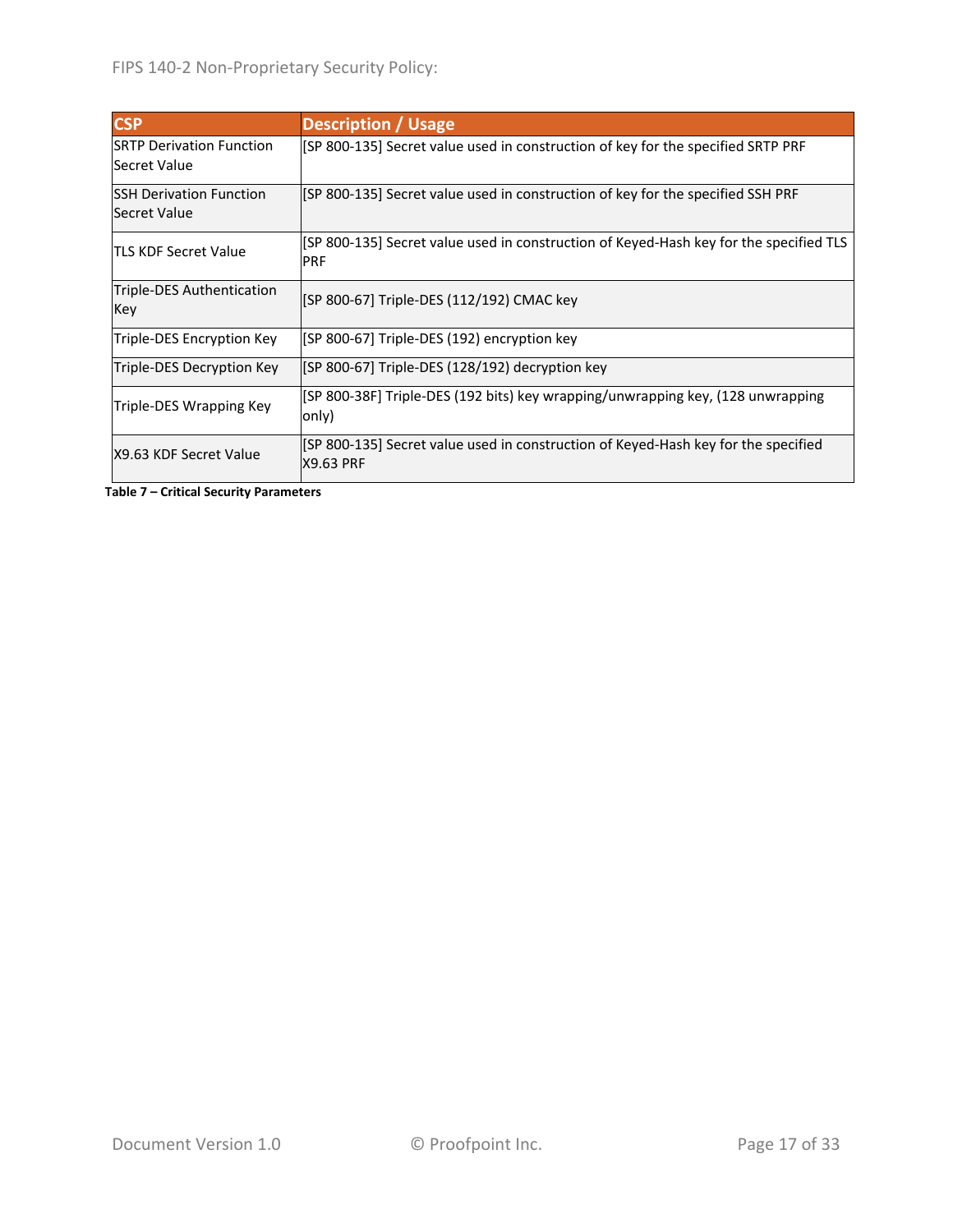# **2.2.2 Public Keys**

The table below provides a complete list of the public keys used within the module:

| <b>Public Key</b>            | <b>Description / Usage</b>                                                          |
|------------------------------|-------------------------------------------------------------------------------------|
| DH Agreement Key             | [SP 800-56A-rev2] Diffie-Hellman (>= 2048) public key agreement key                 |
| <b>DSA Verification Key</b>  | [FIPS 186-4] DSA (1024/2048/3072) signature verification key                        |
| <b>EC Agreement Key</b>      | [SP 800-56A-rev2] EC (All NIST defined B, K, and P curves) public key agreement key |
| <b>EC Verification Key</b>   | [FIPS 186-4] ECDSA (All NIST defined B, K, and P curves) signature verification key |
| <b>RSA Key Transport Key</b> | [SP 800-56B] RSA (>=2048) key transport (encryption) key                            |
| <b>RSA Verification Key</b>  | [FIPS 186-4] RSA (>= 1024) signature verification key                               |

**Table 8 – Public Keys**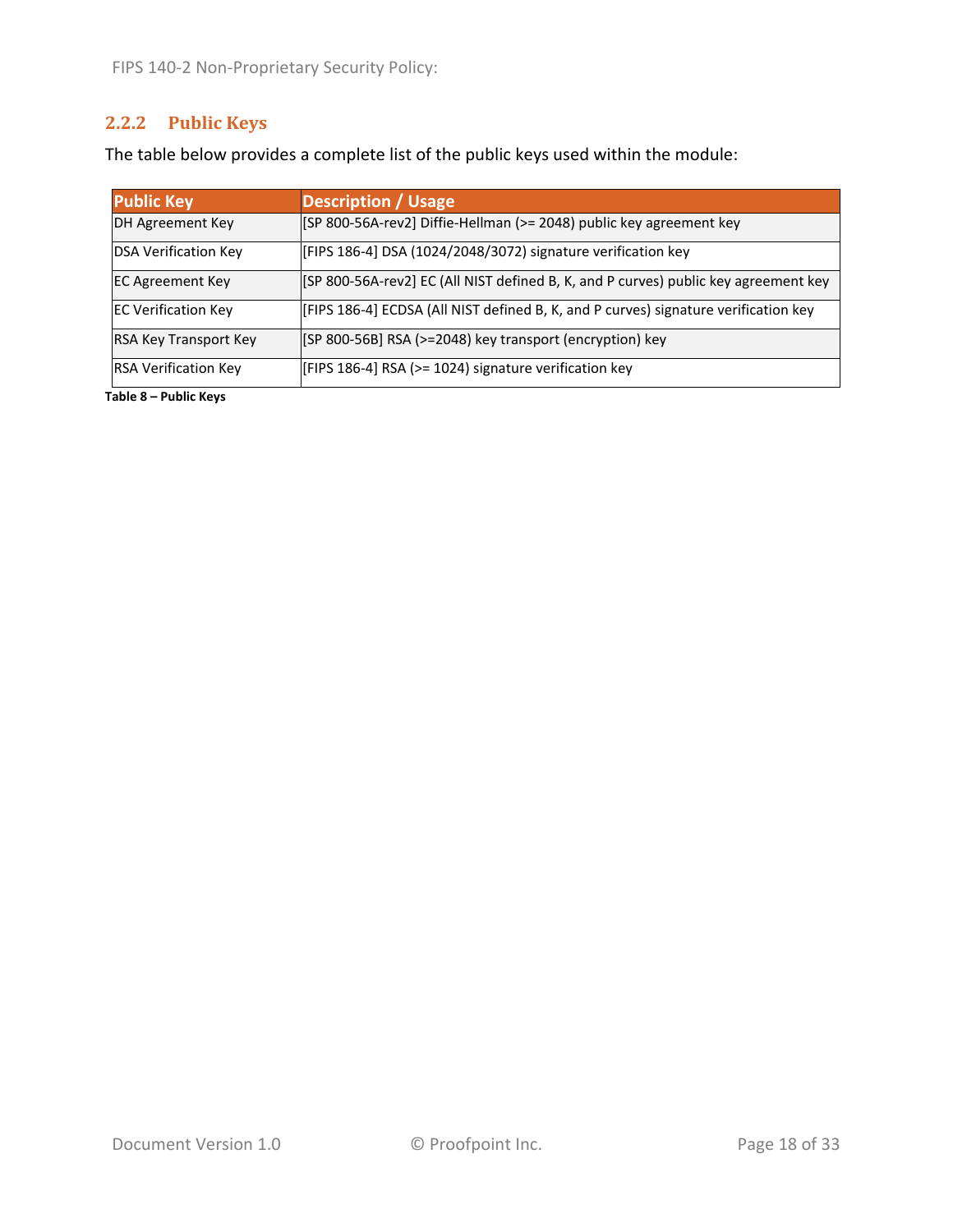## **2.3 Module Interfaces**

The figure below shows the module's physical and logical block diagram:



**Figure 1 – Module Boundary and Interfaces Diagram**

The interfaces (ports) for the physical boundary include the Data/power port, WIFI / BT Transceiver, RF Transceiver, and LCD. When operational, the module does not transmit any information across these physical ports because it is a software cryptographic module. Therefore, the module's interfaces are purely logical and are provided through the Application Programming Interface (API) that a calling daemon can operate. The logical interfaces expose services that applications directly call, and the API provides functions that may be called by a referencing application (see Section 2.4 – Roles, Services, and Authentication for the list of available functions). The module distinguishes between logical interfaces by logically separating the information according to the defined API.

The API provided by the module is mapped onto the FIPS 140‐ 2 logical interfaces: data input, data output, control input, and status output. Each of the FIPS 140‐ 2 logical interfaces relates to the module's callable interface, as follows: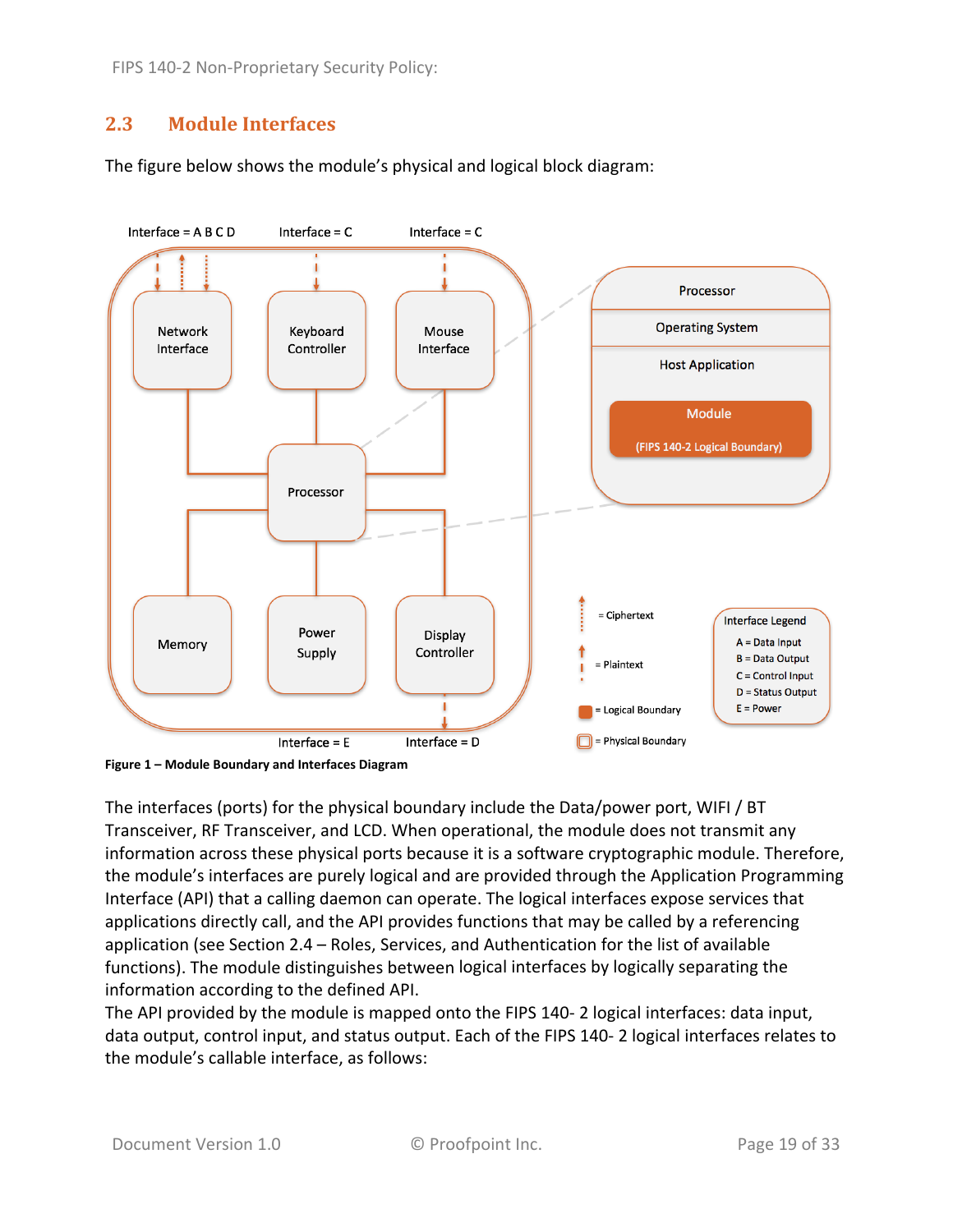| <b>FIPS 140-2 Interface Logical Interface</b> |                                                      | <b>Module Physical Interface</b> |
|-----------------------------------------------|------------------------------------------------------|----------------------------------|
| Data Input                                    | API input parameters - plaintext and/or              | Network Interface                |
|                                               | ciphertext data                                      |                                  |
| Data Output                                   | API output parameters and return values -            | Network Interface                |
|                                               | plaintext and/or ciphertext data                     |                                  |
| Control Input                                 | API method calls- method calls, or input             | Keyboard Interface, Mouse        |
|                                               | parameters, that specify commands and/or Interface   |                                  |
|                                               | control data used to control the operation           |                                  |
|                                               | of the module                                        |                                  |
| <b>Status Output</b>                          | API output parameters and return/error               | Display Controller, Network      |
|                                               | codes that provide status information used Interface |                                  |
|                                               | to indicate the state of the module                  |                                  |
| Power                                         | None                                                 | <b>Power Supply</b>              |

**Table 9 – Logical Interface / Physical Interface Mapping**

As shown in Figure 1 – Module Boundary and Interfaces Diagram and Table 11 – Module Services, Roles, and Descriptions, the output data path is provided by the data interfaces and is logically disconnected from processes performing key generation or zeroization. No key information will be output through the data output interface when the module zeroizes keys.

# **2.4 Roles, Services, and Authentication**

#### **2.4.1 Assumption of Roles**

The module supports two distinct operator roles, User and Crypto Officer (CO). The cryptographic module implicitly maps the two roles to the services. A user is considered the owner of the thread that instantiates the module and, therefore, only one concurrent user is allowed.

The module does not support a Maintenance role or bypass capability. The module does not support authentication.

| <b>Role</b> | <b>Role Description</b>                       | <b>Authentication Type</b>    |
|-------------|-----------------------------------------------|-------------------------------|
| ICO         | Crypto Officer – Powers on and off the module | $N/A -$ Authentication is not |
|             |                                               | a requirement for Level 1     |
| User        | User – The user of the complete API           | $N/A -$ Authentication is not |
|             |                                               | a requirement for Level 1     |

**Table 10 – Description of Roles**

#### **2.4.2 Services**

All services implemented by the module are listed in Table 11 – Module Services, Roles, and Descriptions. The second column provides a description of each service and availability to the Crypto Officer and User, in columns 3 and 4, respectively.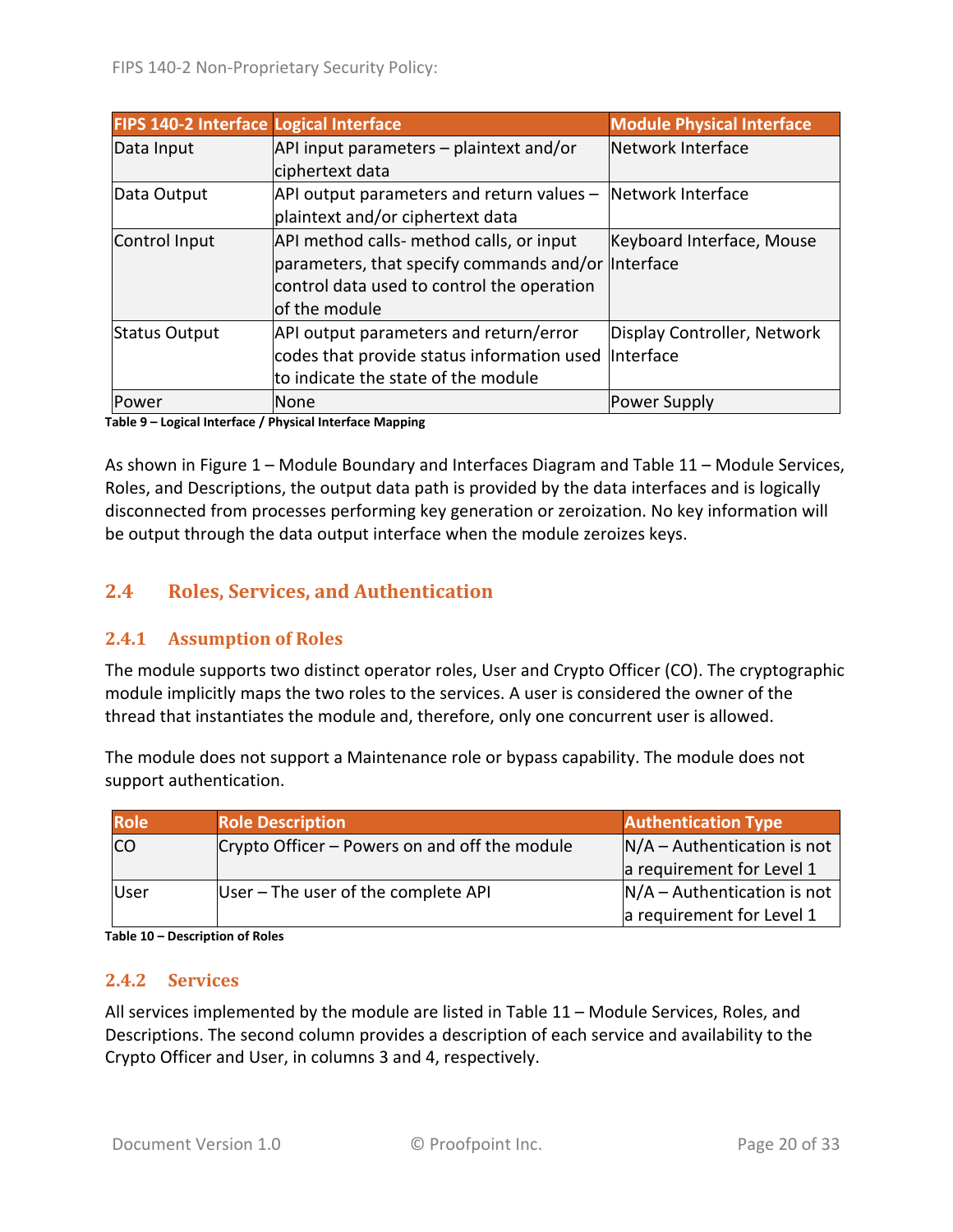| <b>Service</b>                                       | <b>Description</b>                                                                                                                                                                                   | CO | <b>Us</b><br>er |
|------------------------------------------------------|------------------------------------------------------------------------------------------------------------------------------------------------------------------------------------------------------|----|-----------------|
| Initialize Module and<br>Run Self-Tests on<br>Demand | The JRE will call the static constructor for self-tests on module<br>initialization.                                                                                                                 | X  |                 |
| <b>Show Status</b>                                   | A user can call FipsStatus.IsReady() at any time to determine if<br>the module is ready.<br>CryptoServicesRegistrar.IsInApprovedOnlyMode() can be called to<br>determine the FIPS mode of operation. |    | X.              |
| Zeroize / Power-off                                  | The module uses the JVM garbage collector on thread<br>termination.                                                                                                                                  |    | X               |
| Data Encryption                                      | Used to encrypt data.                                                                                                                                                                                |    | X               |
| Data Decryption                                      | Used to decrypt data.                                                                                                                                                                                |    | X               |
| <b>MAC Calculation</b>                               | Used to calculate data integrity codes with CMAC.                                                                                                                                                    |    | X               |
| Signature<br>Authentication                          | Used to generate signatures (DSA, ECDSA, RSA).                                                                                                                                                       |    | X               |
|                                                      | Signature Verification Used to verify digital signatures.                                                                                                                                            |    | X               |
| DRBG (SP800-90A)<br>output                           | Used for random number, IV and key generation.                                                                                                                                                       |    | X               |
| <b>Message Hashing</b>                               | Used to generate a SHA-1, SHA-2, or SHA-3 message digest,<br><b>SHAKE output.</b>                                                                                                                    |    | X               |
| <b>Keyed Message</b><br>Hashing                      | Used to calculate data integrity codes with HMAC.                                                                                                                                                    |    | X               |
| <b>TLS Key Derivation</b><br>Function                | (secret input) (outputs secret) Used to calculate a value suitable<br>to be used for a master secret in TLS from a pre-master secret<br>and additional input.                                        |    | X               |
| SP 800-108 KDF                                       | (secret input) (outputs secret) Used to calculate a value suitable<br>to be used for a secret key from an input secret and additional<br>input.                                                      |    | X.              |
| <b>SSH Derivation</b><br>Function                    | (secret input) (outputs secret) Used to calculate a value suitable<br>to be used for a secret key from an input secret and additional<br>input.                                                      |    | X.              |
| X9.63 Derivation<br>Function                         | (secret input) (outputs secret) Used to calculate a value suitable<br>to be used for a secret key from an input secret and additional<br>input.                                                      |    | X.              |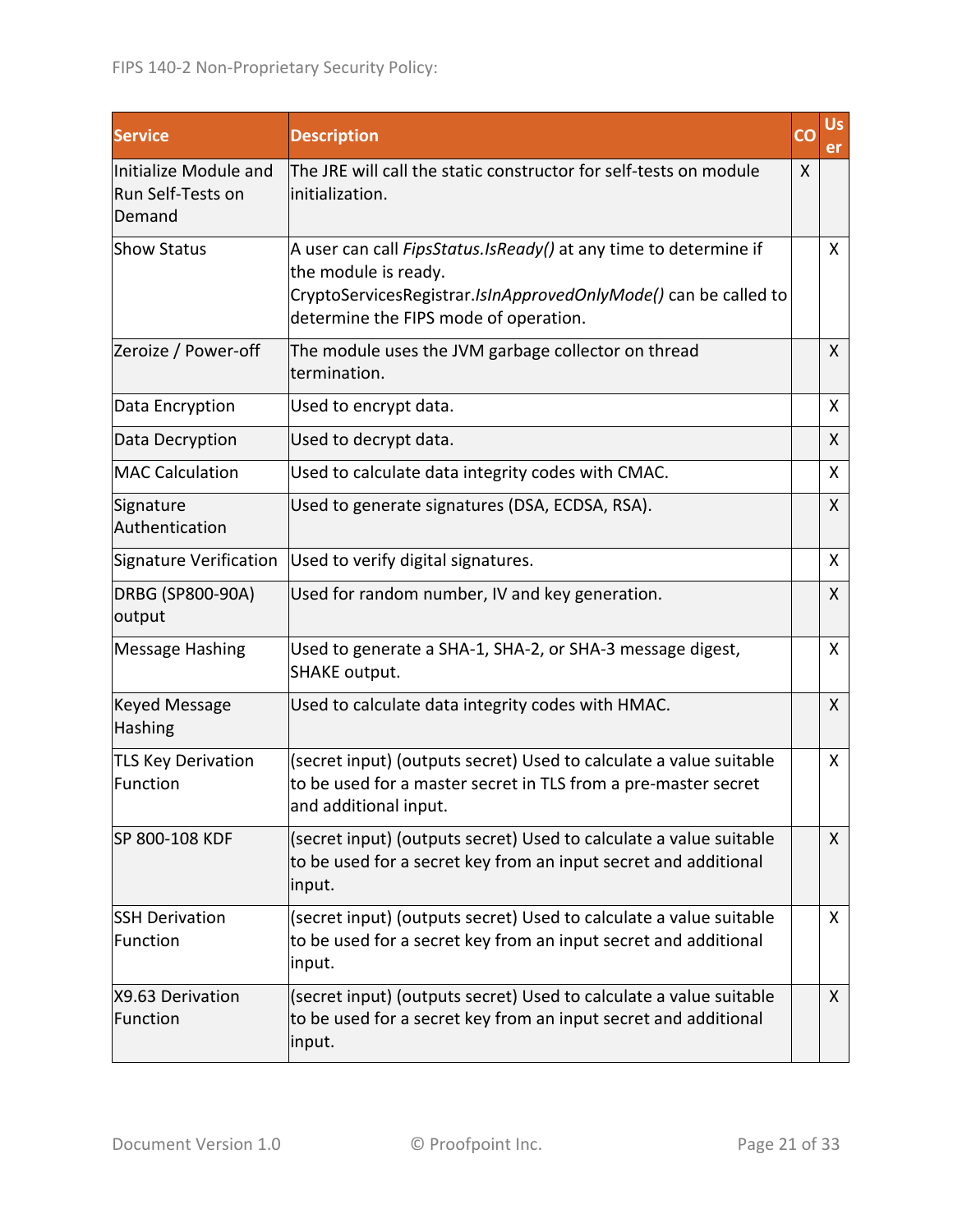| <b>Service</b>                                                  | <b>Description</b>                                                                                                                              | CC | <b>Us</b><br>er |
|-----------------------------------------------------------------|-------------------------------------------------------------------------------------------------------------------------------------------------|----|-----------------|
| lSP 800-56A-rev2<br>Concatenation<br><b>Derivation Function</b> | (secret input) (outputs secret) Used to calculate a value suitable<br>to be used for a secret key from an input secret and additional<br>input. |    | X               |
| <b>IIKEv2 Derivation</b><br>Function                            | (secret input) (outputs secret) Used to calculate a value suitable<br>to be used for a secret key from an input secret and additional<br>input. |    | X               |
| <b>SRTP Derivation</b><br>Function                              | (secret input) (outputs secret) Used to calculate a value suitable<br>to be used for a secret key from an input secret and additional<br>input. |    | X               |
| <b>PBKDF</b>                                                    | (secret input) (outputs secret) Used to generate a key using an<br>encoding of a password and an additional function such as a<br>message hash. |    | X               |
| <b>Key Agreement</b><br><b>Schemes</b>                          | Used to calculate key agreement values (SP 800-56A, Diffie-<br>Hellman).                                                                        |    | X               |
| <b>Key Wrapping</b>                                             | Used to encrypt a key value. (RSA, AES, Triple-DES)                                                                                             |    | X               |
| <b>Key Unwrapping</b>                                           | Used to decrypt a key value. (RSA, AES, Triple-DES)                                                                                             |    | X               |
| INDRNG Callback                                                 | Gathers entropy in a passive manner from a user-provided<br>function.                                                                           |    | X               |
| Utility                                                         | Miscellaneous utility functions, does not access CSPs.                                                                                          |    | X               |

**Table 11 – Module Services, Roles, and Descriptions**

Note: The module services are the same in the approved and non‐approved modes of operation. The only difference is the function(s) used (approved/allowed or non‐approved/non‐allowed).

Services in the module are accessed via the public APIs of the Jar file. The ability of a thread to invoke non-approved services depends on whether it has been registered with the module as approved mode only. In approved only mode no non‐approved services are accessible. In the presence of a Java SecurityManager approved mode services specific to a context, such as DSA and ECDSA for use in TLS, require specific permissions to be configured in the JVM configuration by the Cryptographic Officer or User.

In the absence of a Java SecurityManager specific services related to protocols such as TLS are available, however must only be used in relation to those protocols.

Table 12 – CSP Access Rights within Services defines the relationship between access to CSPs and the different module services. The modes of access shown in the table are defined as:

**G** = Generate: The module generates the CSP.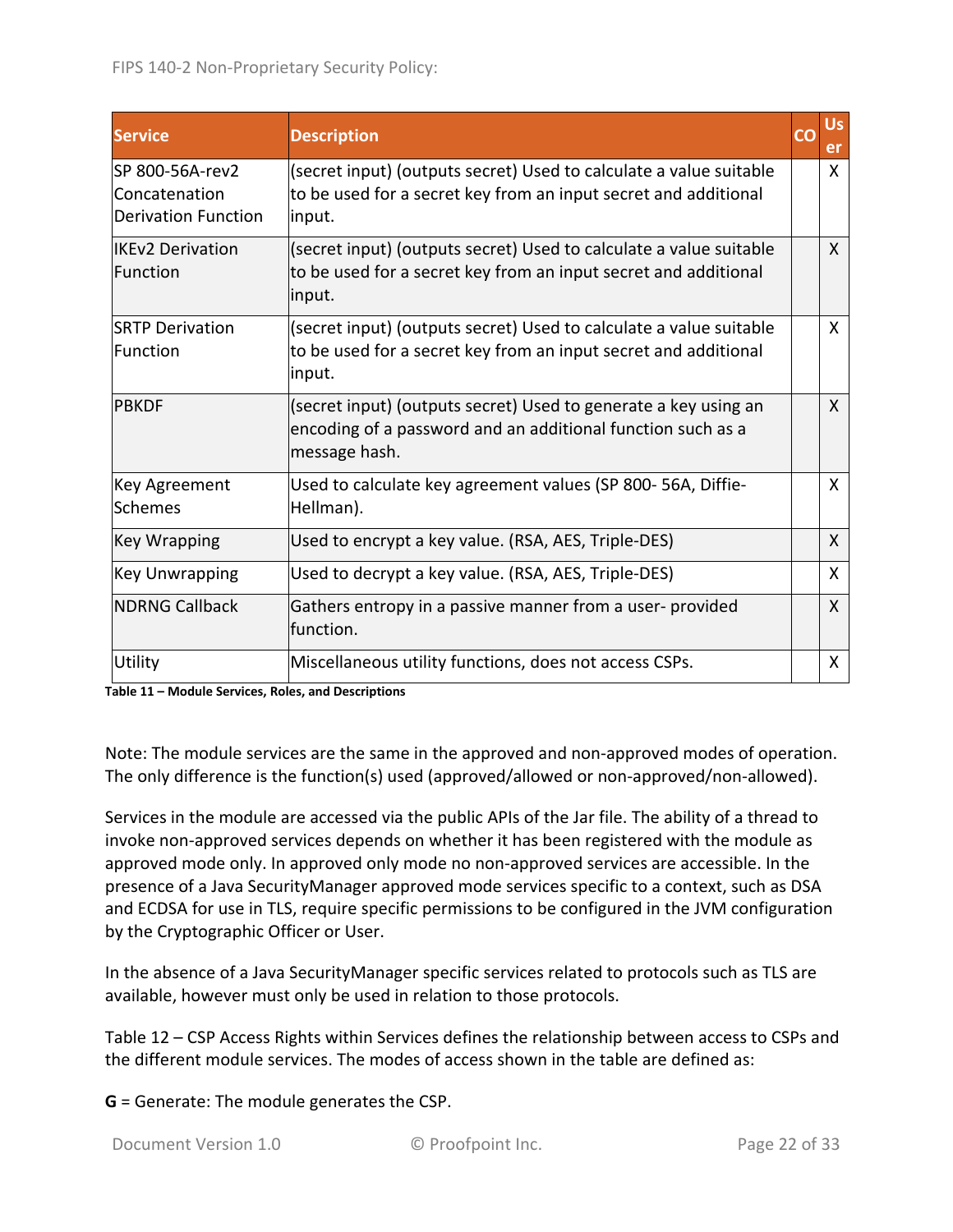**R** = Read: The module reads the CSP. The read access is typically performed before the module uses the CSP.

**E** = Execute: The module executes using the CSP.

**W** = Write: The module writes the CSP. The write access is typically performed after a CSP is imported into the module, when the module generates a CSP, or when the module overwrites an existing CSP.

**Z** = Zeroize: The module zeroizes the CSP.

|                                                      | <b>CSPs</b>     |             |                  |                 |                  |                   |                  |                          |                 |                        |
|------------------------------------------------------|-----------------|-------------|------------------|-----------------|------------------|-------------------|------------------|--------------------------|-----------------|------------------------|
| <b>Service</b>                                       | <b>AES Keys</b> | DH Keys     | <b>DRBG Keys</b> | <b>DSA Keys</b> | EC Agreement Key | <b>ECDSA Keys</b> | <b>HMAC Keys</b> | <b>KDF Secret Values</b> | <b>RSA Keys</b> | <b>Triple-DES Keys</b> |
| Initialize Module and<br>Run Self-Tests on<br>Demand |                 |             |                  |                 |                  |                   |                  |                          |                 |                        |
| <b>Show Status</b>                                   |                 |             |                  |                 |                  |                   |                  |                          |                 |                        |
| Zeroize / Power-off                                  | Z               | $\mathsf Z$ | Z                | $\mathsf Z$     | Z                | $\mathsf Z$       | Z                |                          | $\mathsf Z$     | Z                      |
| Data Encryption                                      | $\mathsf R$     |             |                  |                 |                  |                   |                  |                          |                 | $\mathsf{R}$           |
| Data Decryption                                      | $\mathsf R$     |             |                  |                 |                  |                   |                  |                          |                 | $\mathsf{R}$           |
| <b>MAC Calculation</b>                               | $\mathsf R$     |             |                  |                 |                  |                   | $\mathsf{R}$     |                          |                 | $\mathsf{R}$           |
| Signature<br>Authentication                          |                 |             |                  | $\mathsf R$     |                  | $\mathsf R$       |                  |                          | $\mathsf{R}$    |                        |
| Signature Verification                               |                 |             |                  | $\mathsf R$     |                  | $\mathsf{R}$      |                  |                          | $\mathsf R$     |                        |
| DRBG (SP800-90A)<br>output                           | G               | G           | G, R             | G               | G                | G                 | G                |                          | G               | G                      |
| <b>Message Hashing</b>                               |                 |             |                  |                 |                  |                   |                  |                          |                 |                        |
| <b>Keyed Message</b><br>Hashing                      |                 |             |                  |                 |                  |                   | $\mathsf{R}$     |                          |                 |                        |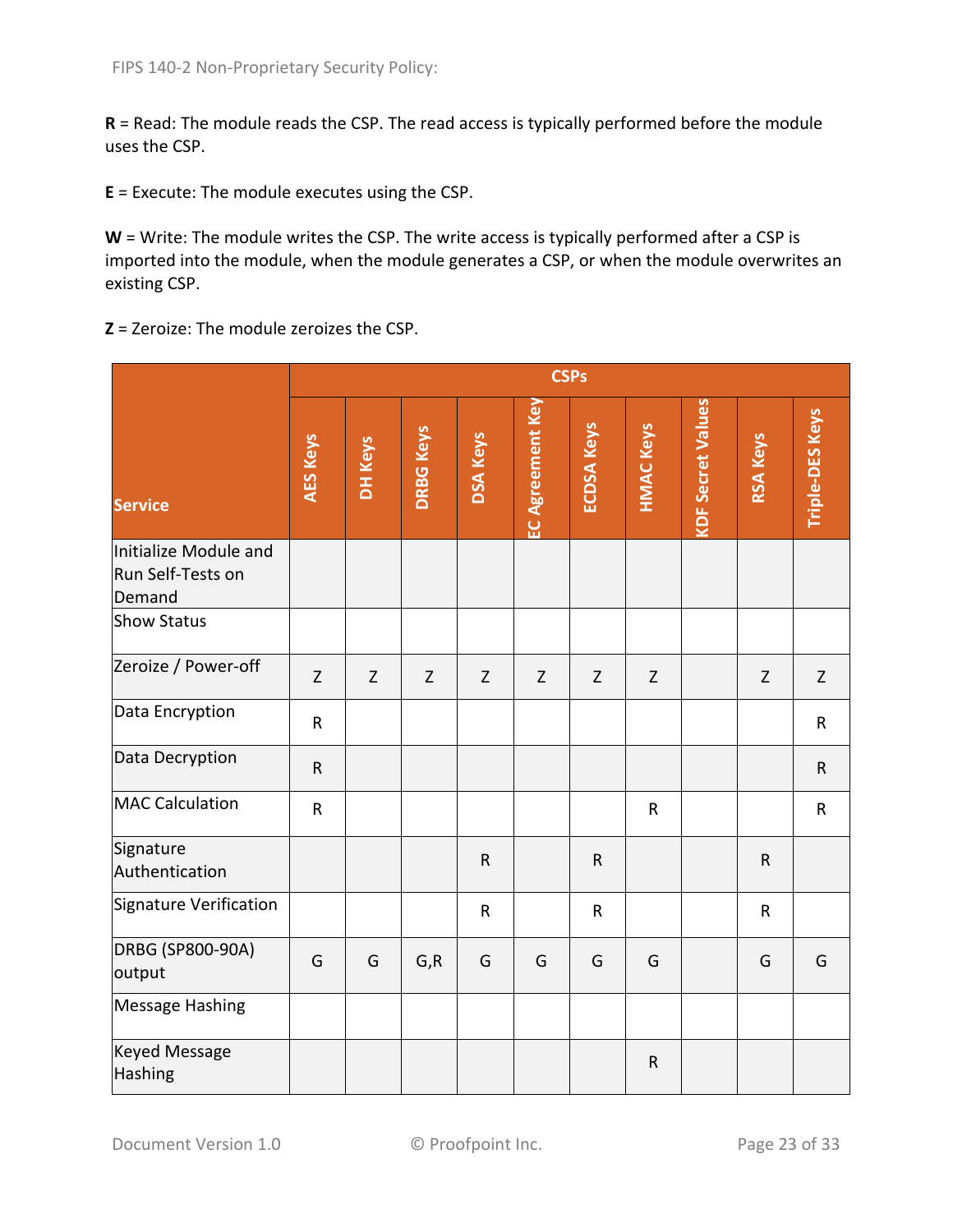|                                                                | <b>CSPs</b> |           |                  |                 |                         |                   |                  |                          |                 |                        |
|----------------------------------------------------------------|-------------|-----------|------------------|-----------------|-------------------------|-------------------|------------------|--------------------------|-----------------|------------------------|
| <b>Service</b>                                                 | AES Keys    | DH Keys   | <b>DRBG Keys</b> | <b>DSA Keys</b> | <b>EC Agreement Key</b> | <b>ECDSA Keys</b> | <b>HMAC Keys</b> | <b>KDF Secret Values</b> | <b>RSA Keys</b> | <b>Triple-DES Keys</b> |
| <b>TLS Key Derivation</b><br>Function                          |             |           |                  |                 |                         |                   |                  | ${\sf R}$                |                 |                        |
| SP 800-108 KDF                                                 |             |           |                  |                 |                         |                   |                  | $\mathsf R$              |                 |                        |
| <b>SSH Derivation</b><br>Function                              |             |           |                  |                 |                         |                   |                  | R                        |                 |                        |
| X9.63 Derivation<br>Function                                   |             |           |                  |                 |                         |                   |                  | ${\sf R}$                |                 |                        |
| SP 800-56A-rev2<br>Concatenation<br><b>Derivation Function</b> |             |           |                  |                 |                         |                   |                  | R                        |                 |                        |
| <b>IKEv2 Derivation</b><br>Function                            |             |           |                  |                 |                         |                   |                  | ${\sf R}$                |                 |                        |
| <b>SRTP Derivation</b><br>Function                             |             |           |                  |                 |                         |                   |                  | R                        |                 |                        |
| <b>PBKDF</b>                                                   |             |           |                  |                 |                         |                   | G, R             |                          |                 |                        |
| Key Agreement<br>Schemes                                       | G           | ${\sf R}$ |                  |                 | $\mathsf{R}$            |                   | $\mathsf R$      |                          | R               | G                      |
| Key<br>Wrapping/Transport<br>(RSA, AES,<br>Triple-DES)         | ${\sf R}$   |           |                  |                 |                         |                   | ${\sf R}$        |                          | ${\sf R}$       | ${\sf R}$              |
| Key Unwrapping (RSA,<br>AES,<br>Triple-DES)                    | ${\sf R}$   |           |                  |                 |                         |                   | $\mathsf R$      |                          | R               | ${\sf R}$              |
| <b>NDRNG Callback</b>                                          |             |           | G                |                 |                         |                   |                  |                          |                 |                        |
| Utility                                                        |             |           |                  |                 |                         |                   |                  |                          |                 |                        |

**Table 12 – CSP Access Rights within Services**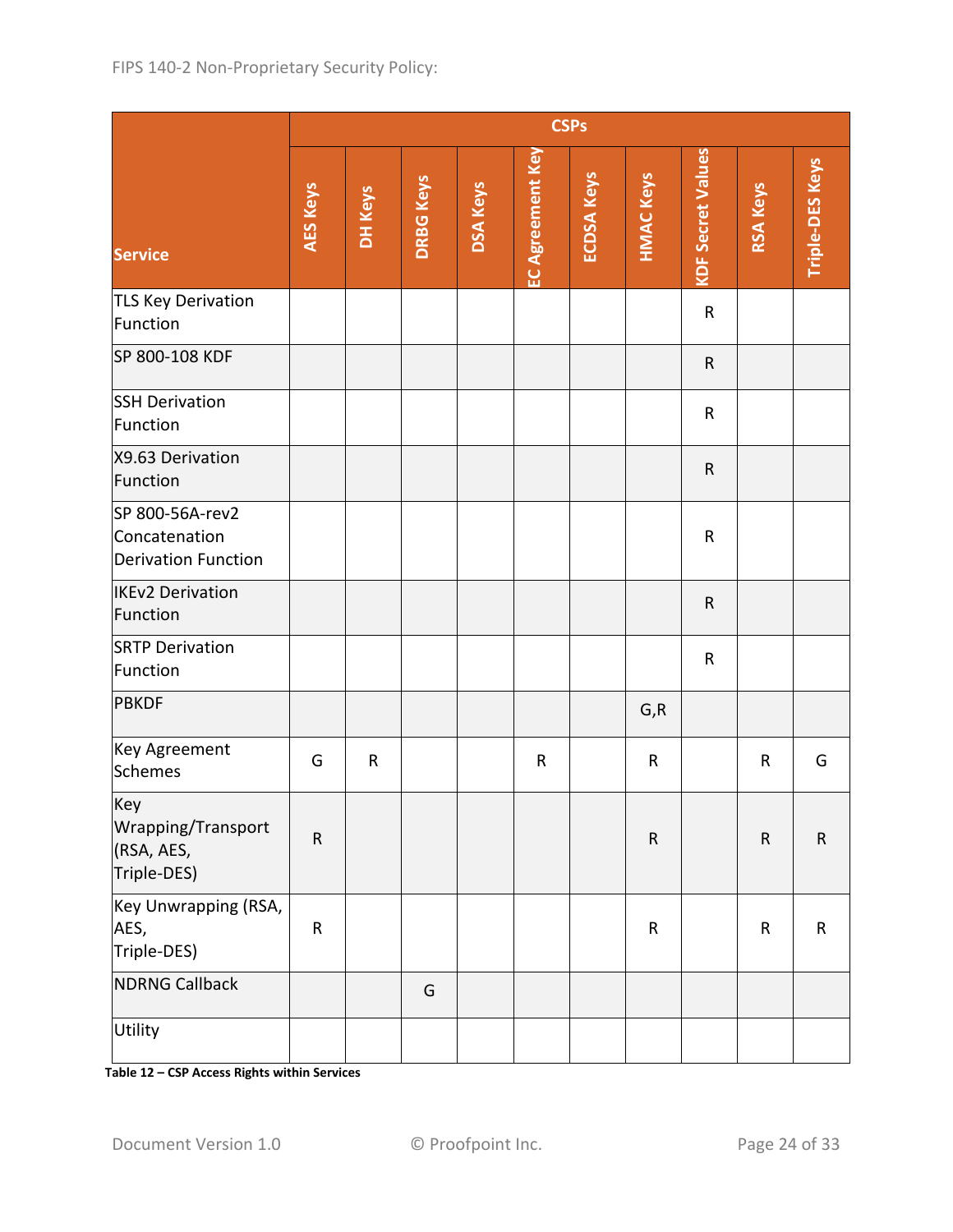## **2.5 Physical Security**

The module is a software‐only module and does not have physical security mechanisms.

## **2.6 Operational Environment**

The module operates in a modifiable operational environment under the FIPS 140‐2 definitions.

The module runs on a GPC running one of the operating systems specified in the approved operational environment list in this section. Each approved operating system manages processes and threads in a logically separated manner. The module's user is considered the owner of the calling application that instantiates the module within the process space of the Java Virtual Machine.

The module optionally uses the Java Security Manager and starts in FIPS‐approved mode by default when used with the Java Security Manager. When the Module is not used within the context of the Java Security Manager, it will start by default in the non‐FIPS‐approved mode.

The module was tested on the following platforms:

CentOS 6 and OpenJDK 1.7 running on HP ProLiant DL360 G7 Server

The cryptographic module is also supported on the following operating environments for which operational testing and algorithm testing was not performed:

CentOS 7 and later

Compliance is maintained for other versions of the respective operating system family where the binary is unchanged. No claim can be made as to the correct operation of the module or the security strengths of the generated keys when ported to an operational environment which is not listed on the validation certificate.

The GPC(s) used during testing met Federal Communications Commission (FCC) FCC Electromagnetic Interference (EMI) and Electromagnetic Compatibility (EMC) requirements for business use as defined by 47 Code of Federal Regulations, Part15, Subpart B. FIPS 140‐2 validation compliance is maintained when the module is operated on other versions of the GPOS running in single user mode, assuming that the requirements outlined in NIST IG G.5 are met.

#### **2.6.1 Use of External RNG**

The module makes use of the JVM's configured SecureRandom entropy source to provide entropy when required. The module will request entropy as appropriate to the security strength and seeding configuration for the DRBG that is using it. In approved mode the minimum amount of entropy that would be requested is 112 bits with a larger minimum being set if the security strength of the operation requires it. The module will wait until the *SecureRandom.generateSeed()* returns the requested amount of entropy, blocking if necessary.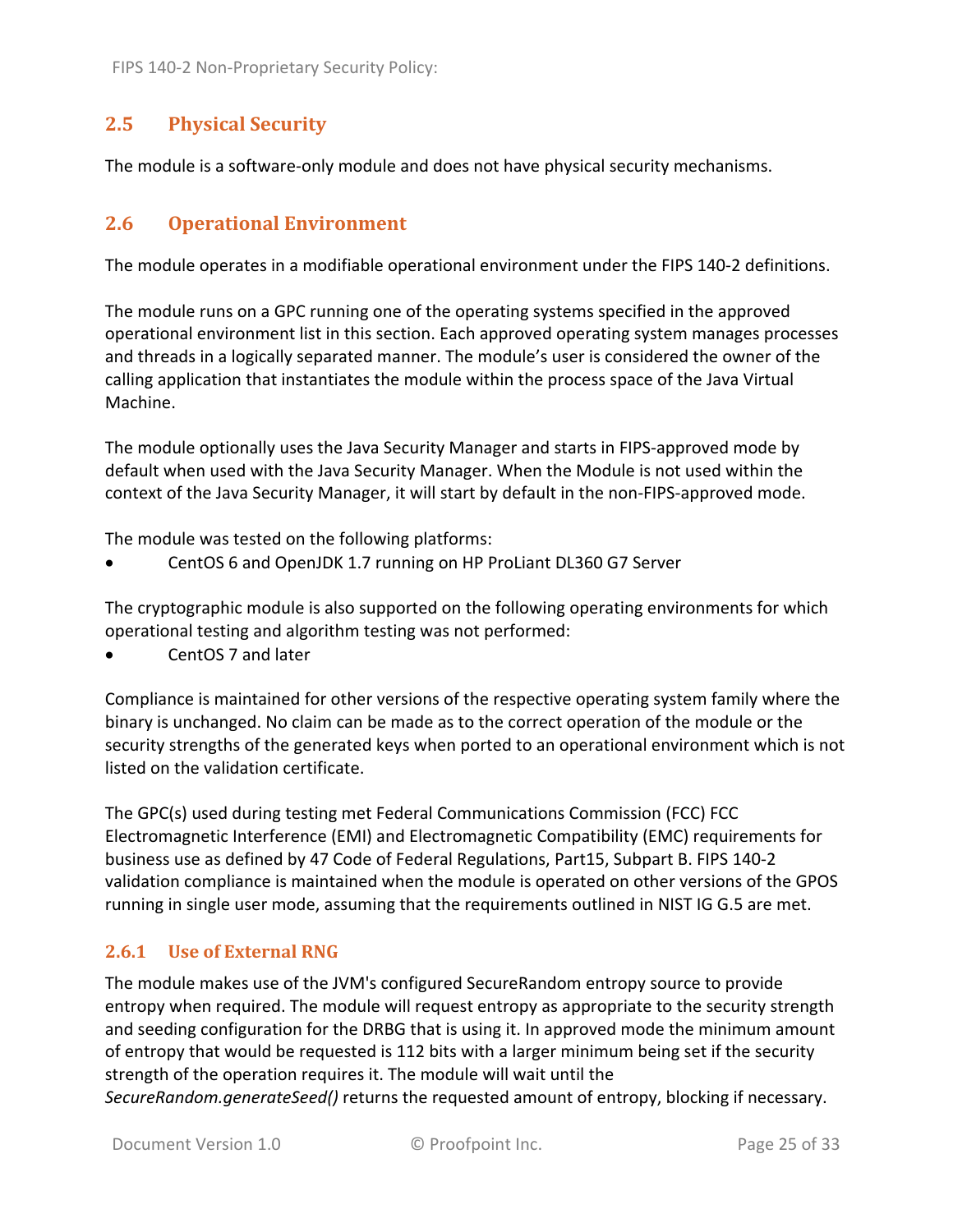# **2.7 Self‐Tests**

Each time the module is powered up, it tests that the cryptographic algorithms still operate correctly and that sensitive data have not been damaged. Power‐up self–tests are available on demand by power cycling the module.

On power-up or reset, the module performs the self-tests that are described in Table 13 – Power-Up Self‐Tests. All KATs must be completed successfully prior to any other use of cryptography by the module. If one of the KATs fails, the module enters the Self‐Test Failure error state. The module will output a detailed error message when *FipsStatus.isReady()* is called. The error state can only be cleared by reloading the module and calling *FipsStatus.isReady()* again to confirm successful completion of the KATs.

| <b>Test Target</b>       | <b>Description</b>                                              |
|--------------------------|-----------------------------------------------------------------|
| Software Integrity Check | HMAC-SHA256                                                     |
| <b>AES</b>               | KATs: Encryption, Decryption                                    |
|                          | Modes: ECB                                                      |
|                          | Key sizes: 128 bits                                             |
| <b>CCM</b>               | <b>KATs: Generation, Verification</b>                           |
|                          | Key sizes: 128 bits                                             |
| <b>AES-CMAC</b>          | KATs: Generation, Verification                                  |
|                          | Key sizes: AES with 128 bits                                    |
| <b>FFC KAS</b>           | KATs: Per IG 9.6 - Primitive "Z" Computation Parameter Sets/Key |
|                          | sizes: FB                                                       |
| <b>DRBG</b>              | KATs: HASH DRBG, HMAC DRBG, CTR DRBG                            |
|                          | Security Strengths: 256 bits                                    |
| <b>DSA</b>               | KAT: Signature Generation, Signature Verification               |
|                          | Key sizes: 2048 bits                                            |
| <b>ECDSA</b>             | KAT: Signature Generation, Signature Verification Curves/Key    |
|                          | sizes: P-256                                                    |
| GCM/GMAC                 | <b>KATs: Generation, Verification</b>                           |
|                          | Key sizes: 128 bits                                             |
| <b>HMAC</b>              | <b>KATs: Generation, Verification</b>                           |
|                          | SHA sizes: SHA-1, SHA-224, SHA-256, SHA-384, SHA-512, SHA-      |
|                          | 512/224, SHA-512/256                                            |
| <b>ECC KAS</b>           | KATs: Per IG 9.6 - Primitive "Z" Computation                    |
|                          | Parameter Sets/Key sizes: FB                                    |
| <b>RSA</b>               | KATs: Signature Generation, Signature Verification              |
|                          | Key sizes: 2048 bits                                            |
| <b>SHS</b>               | <b>KATs: Output Verification</b>                                |
|                          | SHA sizes: SHA-1, SHA-224, SHA-256, SHA-384, SHA-512, SHA-      |
|                          | 512/224, SHA-512/256, SHA3-224, SHA3-256, SHA3-384, SHA3-512    |

#### **2.7.1 Power‐Up Self‐Tests**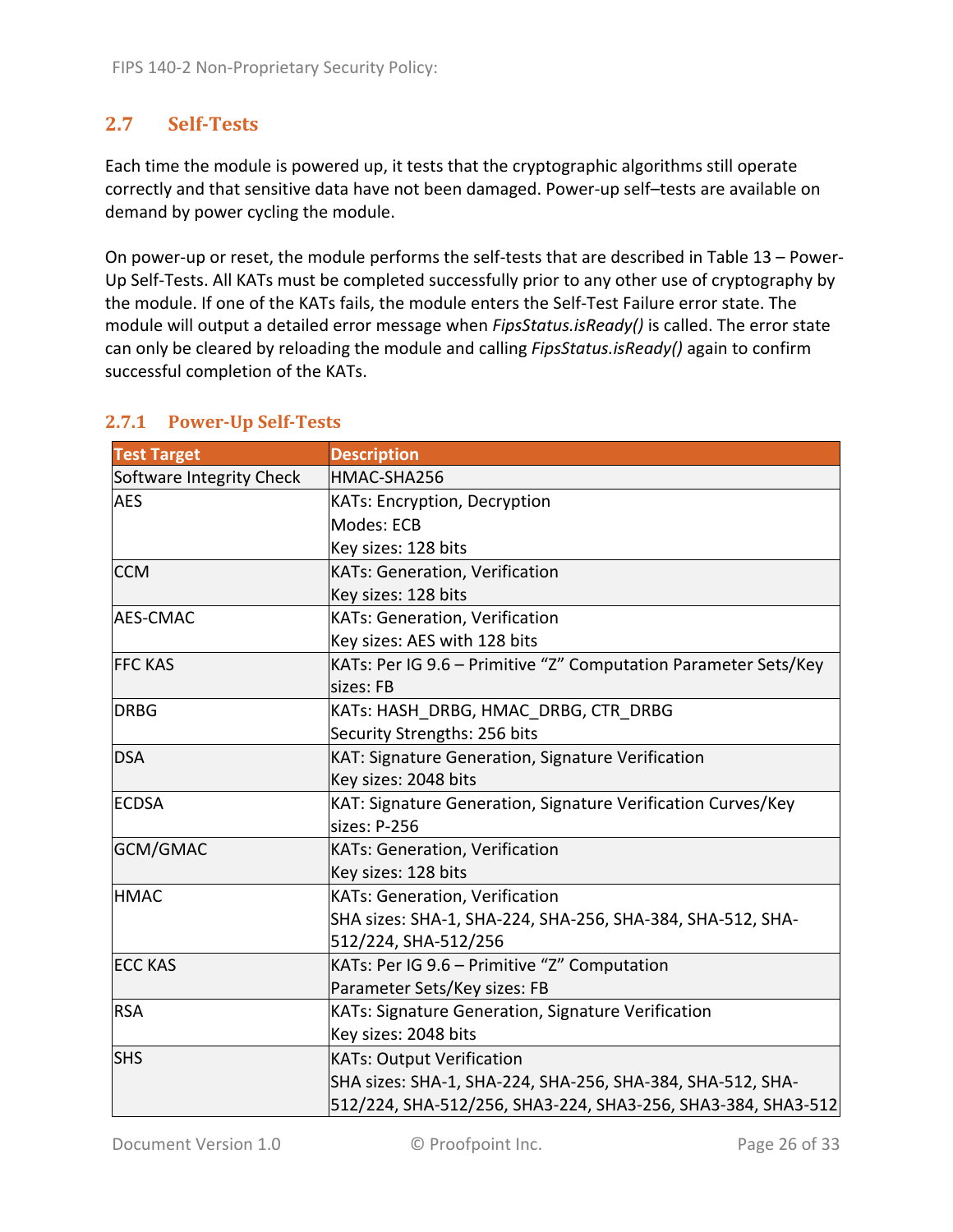| <b>Test Target</b>             | <b>Description</b>                        |
|--------------------------------|-------------------------------------------|
| Triple-DES                     | <b>KATs: Encryption, Decryption</b>       |
|                                | Modes: TECB                               |
|                                | Key sizes: 3-Key                          |
| Triple-DES-CMAC                | <b>KATs: Generation, Verification</b>     |
|                                | Key sizes: 3-Key                          |
| Extendable-Output              | <b>KATs: Output Verification</b>          |
| functions (XOF)                | XOFs: SHAKE128, SHAKE256                  |
| <b>Key Agreement Using RSA</b> | KATs: SP 800-56B specific KATs per IG D.4 |
|                                | Key sizes: 2048 bits                      |
| <b>Key Transport Using RSA</b> | KATs: SP 800-56B specific KATs per IG D.4 |
|                                | Key sizes: 2048 bits                      |

**Table 13 – Power‐Up Self‐Tests**

#### **2.7.2 Conditional Self‐Tests**

The module implements the following conditional self‐tests upon key generation, or random number generation (respectively):

| <b>Test Target</b>        | <b>Description</b>                                           |
|---------------------------|--------------------------------------------------------------|
| <b>NDRNG</b>              | NDRNG Continuous Test performed when a random value          |
|                           | is requested from the NDRNG.                                 |
| DH                        | DH Pairwise Consistency Test performed on every DH key       |
|                           | pair generation.                                             |
| <b>DRBG</b>               | DRBG Continuous Test performed when a random value           |
|                           | is requested from the DRBG.                                  |
| <b>DSA</b>                | DSA Pairwise Consistency Test performed on every DSA         |
|                           | key pair generation.                                         |
| <b>ECDSA</b>              | <b>ECDSA Pairwise Consistency Test performed on every EC</b> |
|                           | key pair generation.                                         |
| <b>RSA</b>                | RSA Pairwise Consistency Test performed on every RSA         |
|                           | key pair generation.                                         |
| <b>DRBG Health Checks</b> | Performed conditionally on DRBG, per SP 800-90A              |
|                           | Section 11.3. Required per IG C.1.                           |
| SP 800-56A Assurances     | Performed conditionally per SP 800-56A Sections 5.5.2,       |
|                           | 5.6.2, and/or 5.6.3. Required per IG 9.6.                    |

**Table 14 – Conditional Self‐Tests**

## **2.8 Mitigation of Other Attacks**

The Module implements basic protections to mitigate against timing based attacks against its internal implementations. There are two counter-measures used.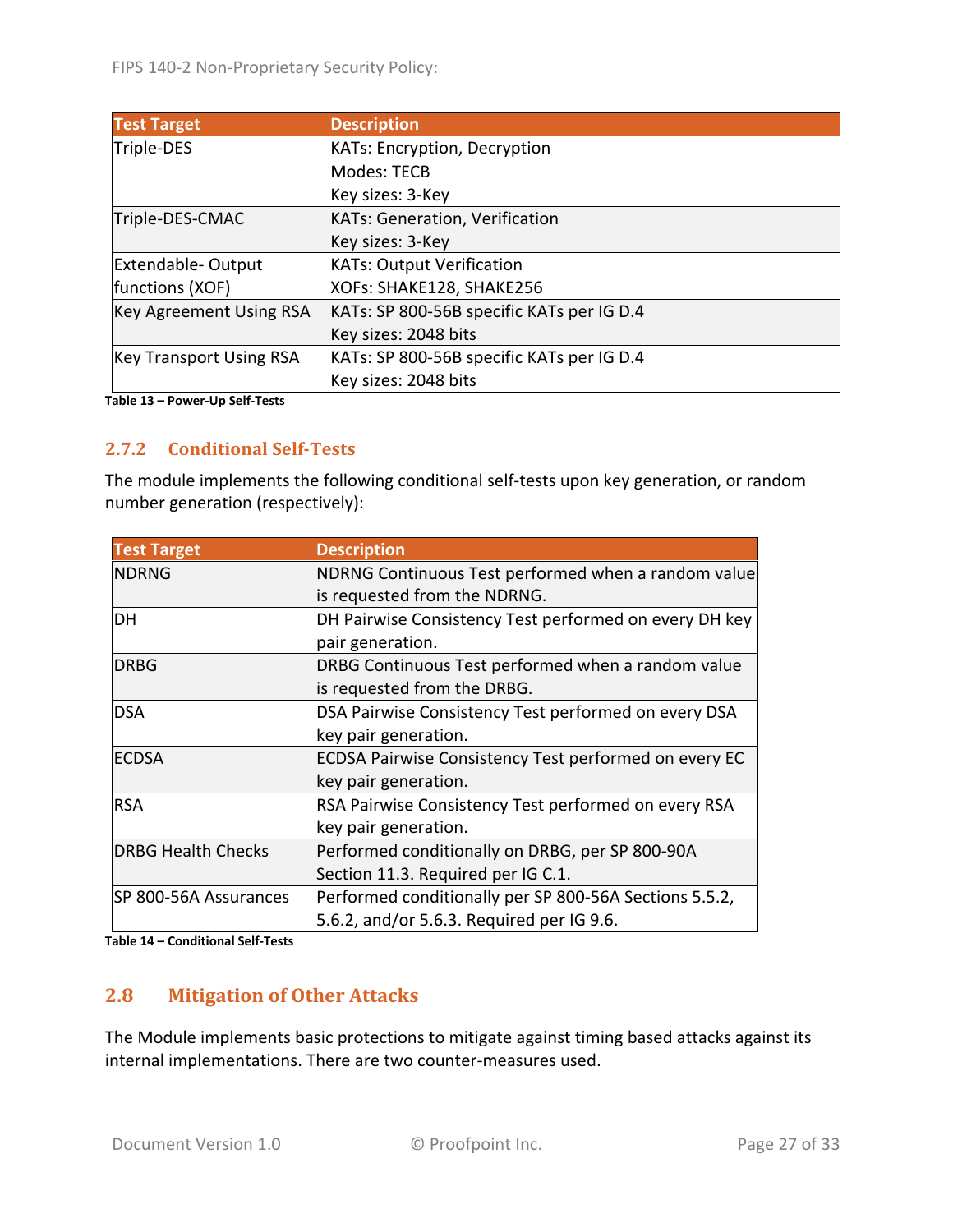The first is Constant Time Comparisons, which protect the digest and integrity algorithms by strictly avoiding "fast fail" comparison of MACs, signatures, and digests so the time taken to compare a MAC, signature, or digest is constant regardless of whether the comparison passes or fails.

The second is made up of Numeric Blinding and decryption/signing verification which both protect the RSA algorithm.

Numeric Blinding prevents timing attacks against RSA decryption and signing by providing a random input into the operation which is subsequently eliminated when the result is produced. The random input makes it impossible for a third party observing the private key operation to attempt a timing attack on the operation as they do not have knowledge of the random input and consequently the time taken for the operation tells them nothing about the private value of the RSA key.

Decryption/signing verification is carried out by calculating a primitive encryption or signature verification operation after a corresponding decryption or signing operation before the result of the decryption or signing operation is returned. The purpose of this is to protect against Lenstra's CRT attack by verifying the correctness the private key calculations involved. Lenstra's CRT attack takes advantage of undetected errors in the use of RSA private keys with CRT values and, if exploitable, can be used to discover the private value of the RSA key.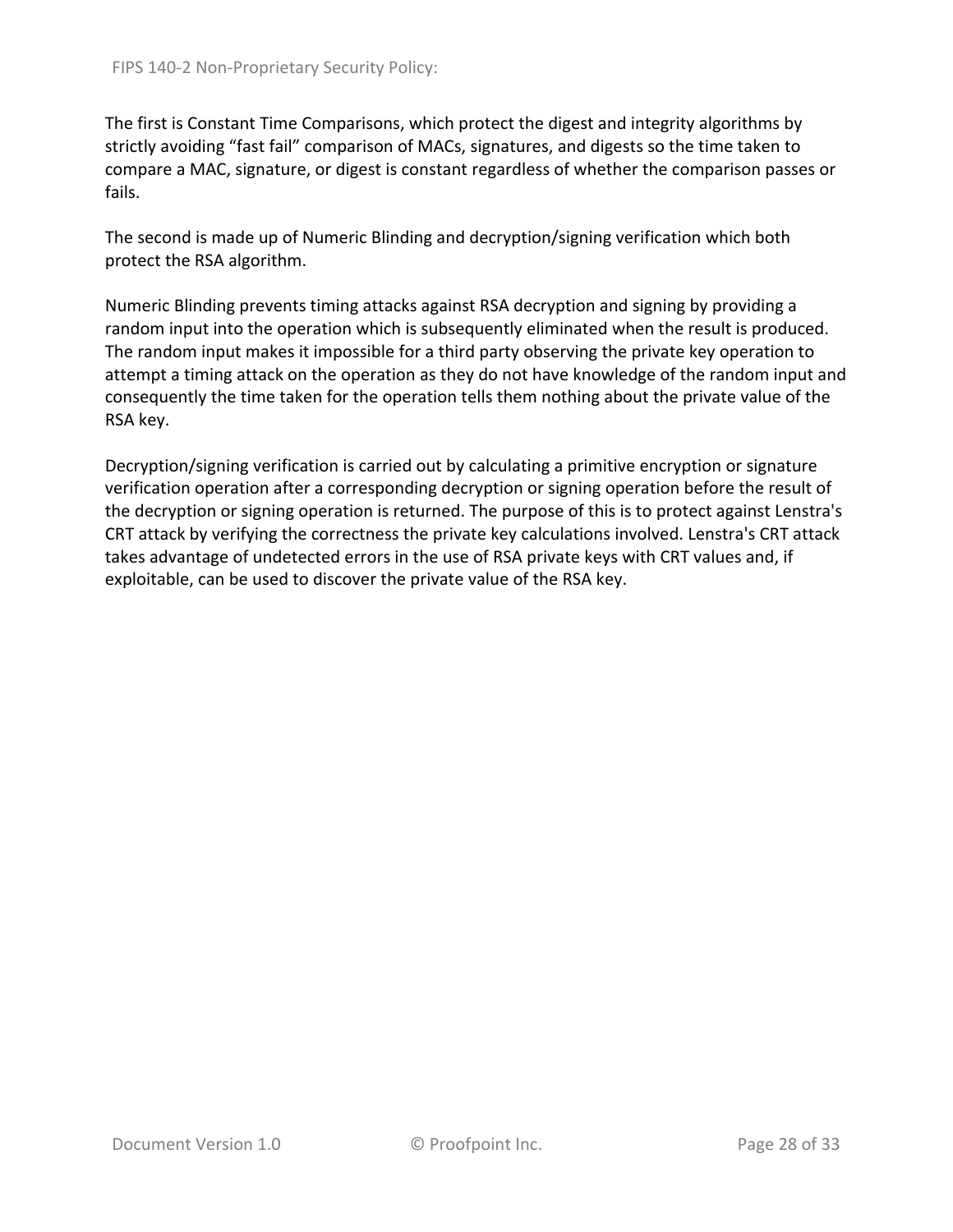# **3 Security Rules and Guidance**

## **3.1 Basic Enforcement**

The module design corresponds to the Module security rules. This section documents the security rules enforced by the cryptographic module to implement the security requirements of this FIPS 140‐2 Level 1 module.

1. The module provides two distinct operator roles: User and Cryptographic Officer.

2. The module does not provide authentication.

3. The operator may command the module to perform the power up self‐tests by cycling power or resetting the module.

4. Power‐up self‐tests do not require any operator action.

5. Data output is inhibited during key generation, self-tests, zeroization, and error states.

6. Status information does not contain CSPs or sensitive data that if misused could lead to a compromise of the module.

7. There are no restrictions on which keys or CSPs are zeroized by the zeroization service.

8. The module does not support concurrent operators.

9. The module does not have any external input/output devices used for entry/output of data.

10. The module does not enter or output plaintext CSPs from the module's physical boundary.

11. The module does not output intermediate key values.

## **3.1.1 Additional Enforcement with a Java SecurityManager**

In the presence of a Java SecurityManager approved mode services specific to a context, such as DSA and ECDSA for use in TLS, require specific policy permissions to be configured in the JVM configuration by the Cryptographic Officer or User. The SecurityManager can also be used to restrict the ability of particular code bases to examine CSPs. See Section 2.1.3 Module Configuration for further advice on this.

In the absence of a Java SecurityManager specific services related to protocols such as TLS are available, however must only be used in relation to those protocols.

# **3.1.2 Basic Guidance**

The jar file representing the module needs to be installed in a JVM's class path in a manner appropriate to its use in applications running on the JVM.

Functionality in the module is provided in two ways. At the lowest level there are distinct classes that provide access to the FIPS approved and non‐FIPS approved services provided by the module. A more abstract level of access can also be gained through the use of strings providing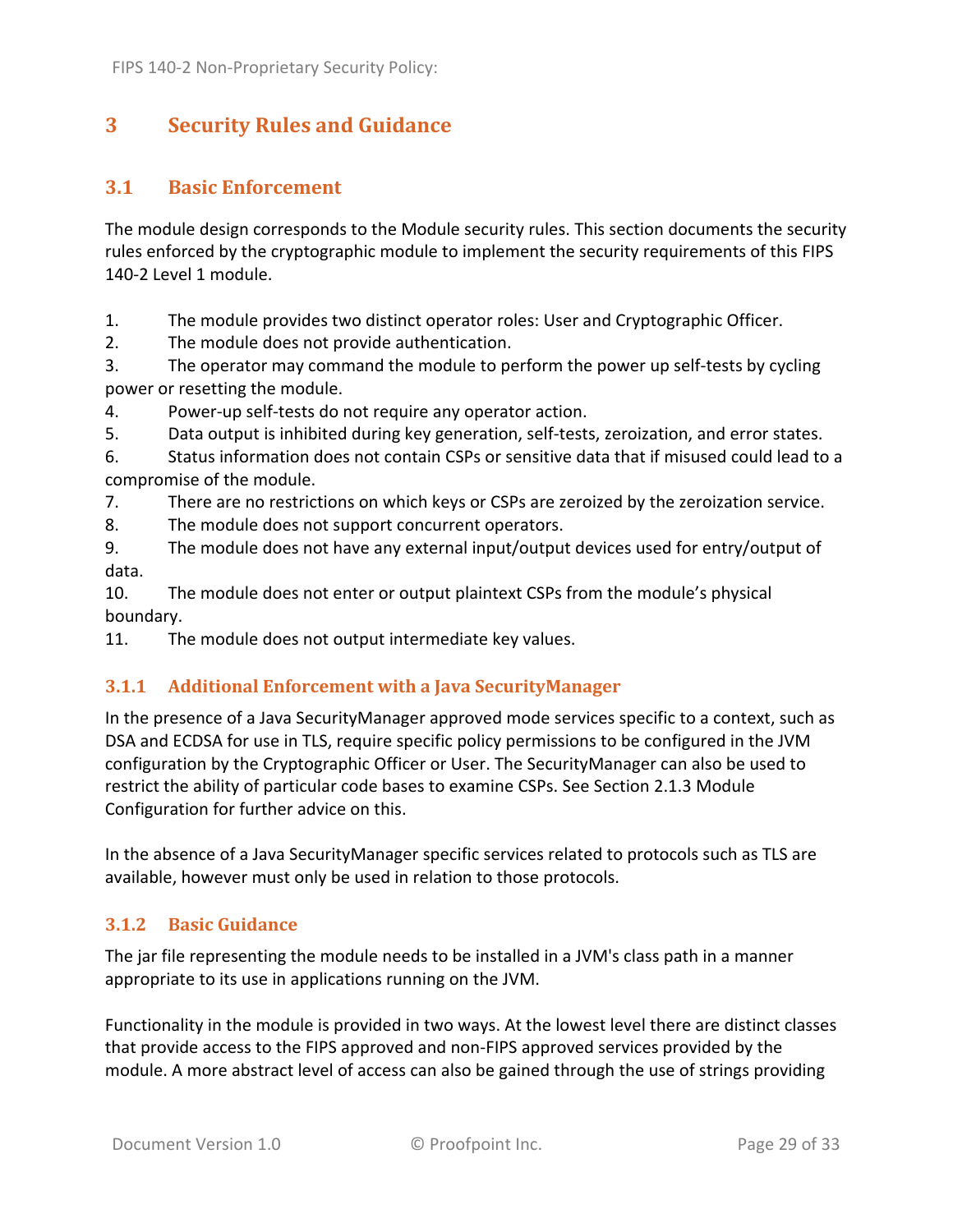operation names passed into the module's Java cryptography provider through the APIs described in the Java Cryptography Architecture (JCA) and the Java Cryptography Extension (JCE).

When the module is being used in FIPS approved-only mode, classes providing implementations of algorithms which are not FIPS approved, or allowed, are explicitly disabled.

#### **3.1.3 Enforcement and Guidance for GCM IVs**

IVs for GCM can be generated randomly, where an IV is not generated randomly the module supports the importing of GCM IVs.

In approved mode, when a GCM IV is generated randomly, the module enforces the use of an approved DRGB in line with Section 8.2.2 of SP 800‐38D.

In approved mode, importing a GCM IV is non‐conformant unless the source of the IV is also FIPS approved for GCM IV generation.

Per IG A.5, Section 2.2.1 of this Security Policy also states that in the event module power is lost and restored the consuming application must ensure that any of its AES‐GCM keys used for encryption or decryption are re‐distributed.

#### **3.1.4 Enforcement and Guidance for use of the Approved PBKDF**

In line with the requirements for SP 800‐132, keys generated using the approved PBKDF must only be used for storage applications. Any other use of the approved PBKDF is non‐conformant.

In approved mode the module enforces that any password used must encode to at least 14 bytes (112 bits) and that the salt is at least 16 bytes (128 bits) long. The iteration count associated with the PBKDF should be as large as practical.

As the module is a general purpose software module, it is not possible to anticipate all the levels of use for the PBKDF, however a user of the module should also note that a password should at least contain enough entropy to be unguessable and also contain enough entropy to reflect the security strength required for the key being generated. In the event a password encoding is simply based on ASCII a 14 byte password is unlikely to contain sufficient entropy for most purposes. Users are referred to Appendix A, "Security Considerations" of SP 800‐132 for further information on password, salt, and iteration count selection.

#### **3.1.5 Software Installation**

The module is provided directly to solution developers and is not available for direct download to the general public. The module and its host application are to be installed on an operating system specified in Section 2.6 or one where portability is maintained.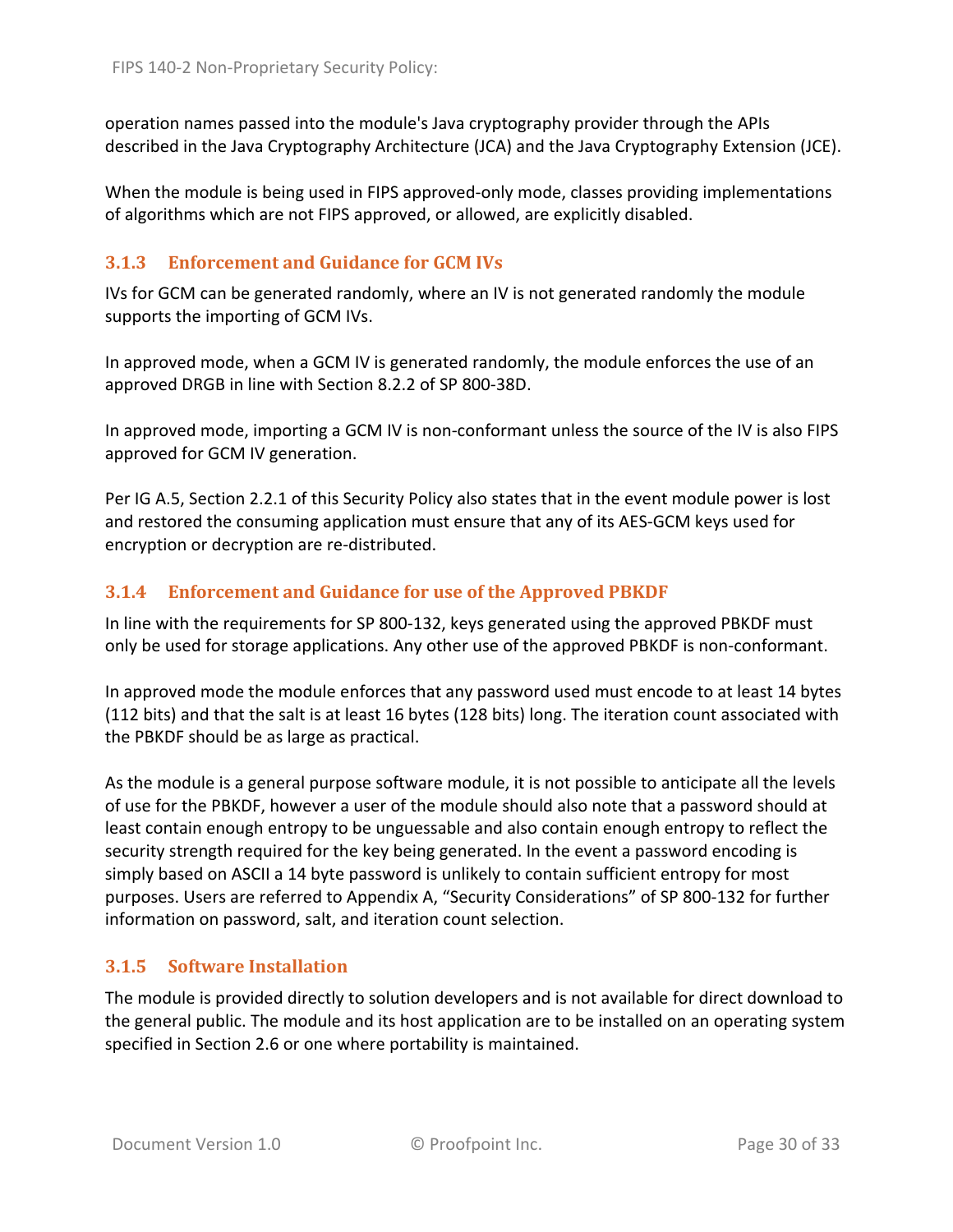# **4 References and Acronyms**

# **4.1 References**

| <b>Abbreviation</b> | <b>Full Specification Name</b>                                                                                                           |
|---------------------|------------------------------------------------------------------------------------------------------------------------------------------|
| <b>ANSI X9.31</b>   | X9.31-1998, Digital Signatures using Reversible Public Key Cryptography for<br>the Financial Services Industry (rDSA), September 9, 1998 |
| <b>FIPS 140-2</b>   | Security Requirements for Cryptographic modules, May 25, 2001                                                                            |
| <b>FIPS 180-4</b>   | <b>Secure Hash Standard (SHS)</b>                                                                                                        |
| FIPS 186-3          | Digital Signature Standard (DSS)                                                                                                         |
| <b>FIPS 186-4</b>   | Digital Signature Standard (DSS)                                                                                                         |
| <b>FIPS 197</b>     | <b>Advanced Encryption Standard</b>                                                                                                      |
| <b>FIPS 198-1</b>   | The Keyed-Hash Message Authentication Code (HMAC)                                                                                        |
| <b>FIPS 202</b>     | SHA-3 Standard: Permutation-Based Hash and Extendable-Output<br><b>Functions</b>                                                         |
| IG                  | Implementation Guidance for FIPS PUB 140-2 and the Cryptographic<br><b>Module Validation Program</b>                                     |
| <b>PKCS#1 v2.1</b>  | RSA Cryptography Standard                                                                                                                |
| PKCS#5              | Password-Based Cryptography Standard                                                                                                     |
| <b>PKCS#12</b>      | Personal Information Exchange Syntax Standard                                                                                            |
| SP 800-20           | Modes of Operation Validation System for Triple Data Encryption Algorithm<br>(TMOVS)                                                     |
| SP 800-38A          | Recommendation for Block Cipher Modes of Operation: Three Variants of<br><b>Ciphertext Stealing for CBC Mode</b>                         |
| SP 800-38B          | Recommendation for Block Cipher Modes of Operation: The CMAC Mode<br>for Authentication                                                  |
| SP 800-38C          | Recommendation for Block Cipher Modes of Operation: The CCM Mode for<br><b>Authentication and Confidentiality</b>                        |
| SP 800-38D          | Recommendation for Block Cipher Modes of Operation: Galois/Counter<br>Mode (GCM) and GMAC                                                |
| SP 800-38F          | Recommendation for Block Cipher Modes of Operation: Methods for Key<br>Wrapping                                                          |
| SP 800-56A          | Recommendation for Pair-Wise Key Establishment Schemes Using Discrete<br>Logarithm Cryptography                                          |
| SP 800-56B          | Recommendation for Pair-Wise Key Establishment Schemes Using Integer<br><b>Factorization Cryptography</b>                                |
| SP 800-56C          | Recommendation for Key Derivation through Extraction-then- Expansion                                                                     |
| SP 800-67           | Recommendation for the Triple Data Encryption Algorithm (TDEA) Block<br>Cipher                                                           |
| SP 800-89           | Recommendation for Obtaining Assurances for Digital Signature<br><b>Applications</b>                                                     |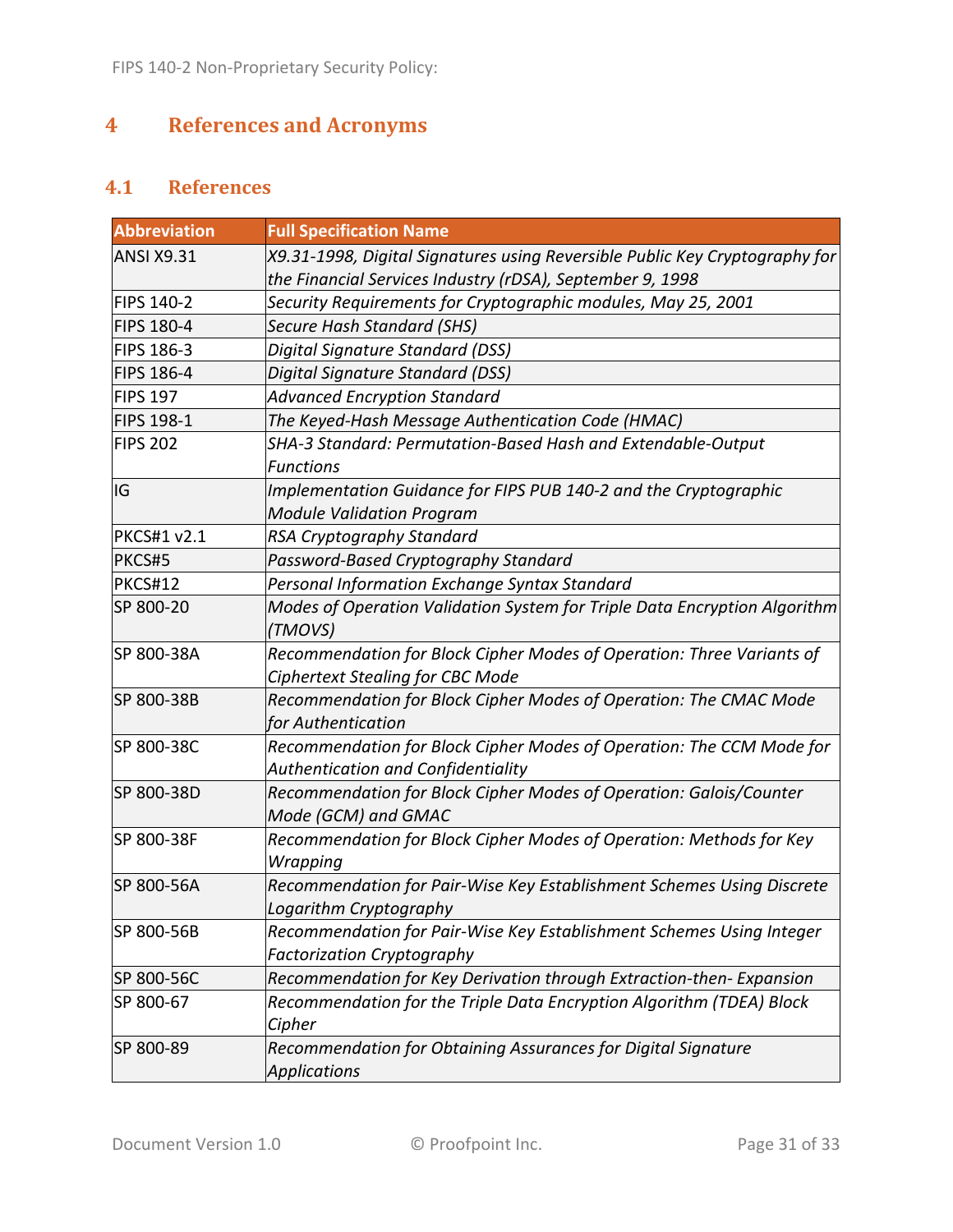| SP 800-90A          | Recommendation for Random Number Generation Using Deterministic           |
|---------------------|---------------------------------------------------------------------------|
|                     | <b>Random Bit Generators</b>                                              |
| SP 800-108          | Recommendation for Key Derivation Using Pseudorandom Functions            |
| SP 800-132          | Recommendation for Password-Based Key Derivation                          |
| SP 800-135          | Recommendation for Existing Application-Specific Key Derivation Functions |
| Tebla 15 Defensesse |                                                                           |

**Table 15 – References**

# **4.2 Acronyms**

The following table defines acronyms found in this document:

| <b>Acronym</b>         | <b>Term</b>                                    |
|------------------------|------------------------------------------------|
| <b>AES</b>             | <b>Advanced Encryption Standard</b>            |
| <b>API</b>             | Application Programming Interface              |
| CBC                    | <b>Cipher-Block Chaining</b>                   |
| <b>CCM</b>             | <b>Counter with CBC-MAC</b>                    |
| <b>CDH</b>             | <b>Computational Diffie-Hellman</b>            |
| <b>CFB</b>             | <b>Cipher Feedback Mode</b>                    |
| <b>CMAC</b>            | Cipher-based Message Authentication Code       |
| <b>CMVP</b>            | Cryptographic Module Validation Program        |
| CO                     | Crypto Officer                                 |
| CPU                    | <b>Central Processing Unit</b>                 |
| $\overline{\text{CS}}$ | <b>Ciphertext Stealing</b>                     |
| <b>CSP</b>             | <b>Critical Security Parameter</b>             |
| <b>CTR</b>             | Counter-mode                                   |
| <b>CVL</b>             | <b>Component Validation List</b>               |
| <b>DES</b>             | Data Encryption Standard                       |
| DH                     | Diffie-Hellman                                 |
| <b>DRAM</b>            | <b>Dynamic Random Access Memory</b>            |
| <b>DRBG</b>            | Deterministic Random Bit Generator             |
| <b>DSA</b>             | Digital Signature Algorithm                    |
| <b>DSTU4145</b>        | Ukrainian DSTU-4145-2002 Elliptic Curve Scheme |
| EC                     | <b>Elliptic Curve</b>                          |
| <b>ECB</b>             | <b>Electronic Code Book</b>                    |
| ECC                    | <b>Elliptic Curve Cryptography</b>             |
| <b>ECDSA</b>           | Elliptic Curve Digital Signature Algorithm     |
| <b>EMC</b>             | <b>Electromagnetic Compatibility</b>           |
| <b>EMI</b>             | Electromagnetic Interference                   |
| <b>FCC</b>             | <b>Federal Communications Commission</b>       |
| <b>FIPS</b>            | Federal Information Processing Standard        |
| <b>GCM</b>             | Galois/Counter Mode                            |
| <b>GMAC</b>            | Galois Message Authentication Code             |